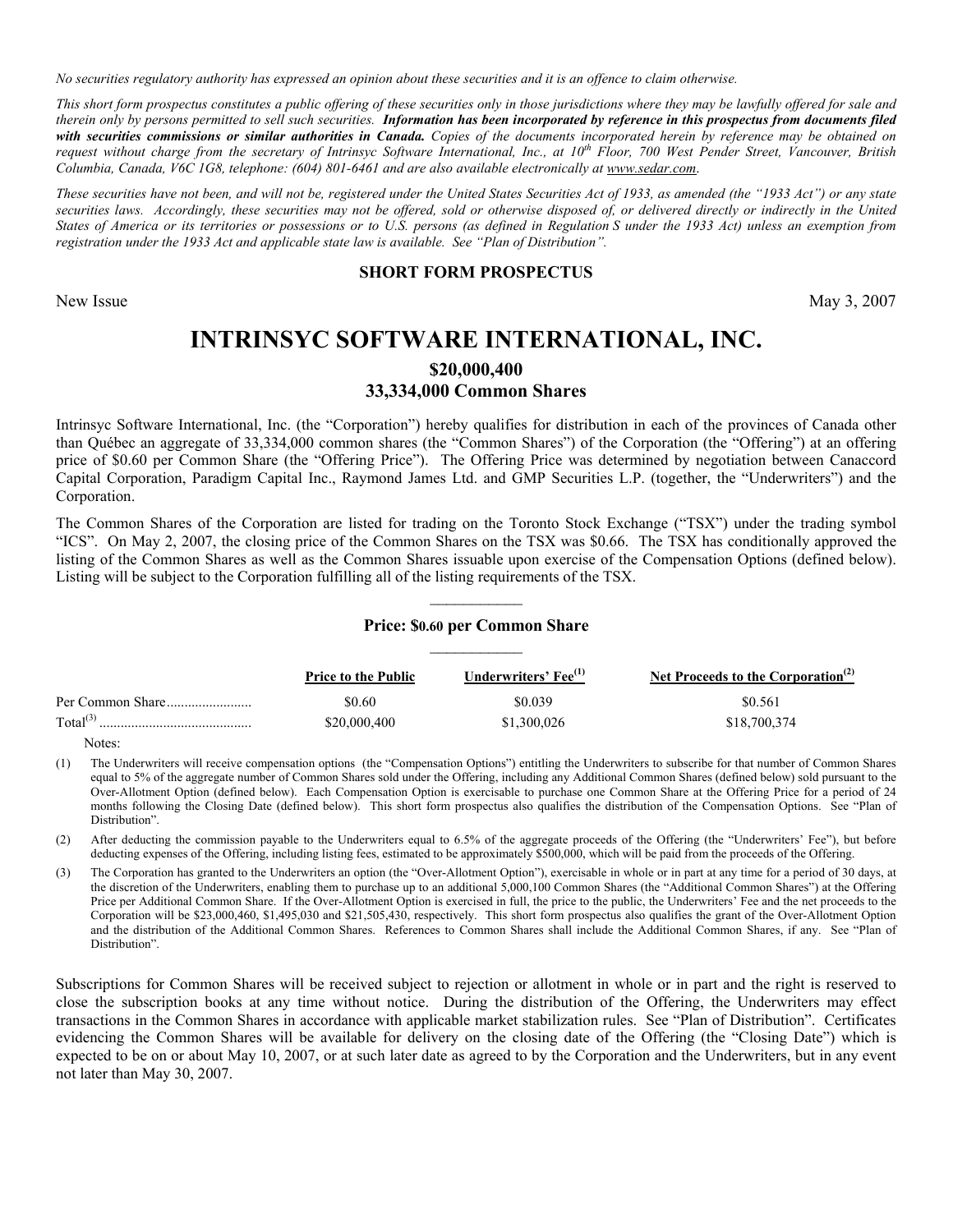The Underwriters, as principals, conditionally offer the Common Shares, subject to prior sale, if, as and when issued by the Corporation and accepted by the Underwriters in accordance with the conditions contained in the Underwriting Agreement referred to under "Plan of Distribution" and subject to approval of certain legal matters relating to the Offering by Blake, Cassels  $\&$  Graydon LLP, on behalf of the Corporation, and by Goodmans LLP, on behalf of the Underwriters.

| <b>Underwriters' Position</b>                              | <b>Maximum size or number</b><br>of securities held                                                | <b>Exercise period/</b><br><b>Acquisition date</b> | <b>Exercise price or</b><br>average acquisition<br>price |
|------------------------------------------------------------|----------------------------------------------------------------------------------------------------|----------------------------------------------------|----------------------------------------------------------|
| Over-Allotment Option                                      | up to $5,000,100$ Common<br><b>Shares</b>                                                          | until 30 days following<br><b>Closing Date</b>     | 0.60                                                     |
| Compensation option                                        | up to $1,916,705$ Common<br>Shares (assuming the over<br>Allotment Option is<br>exercised in full) | until 2 years following<br>Closing Date            | 0.60                                                     |
| Any other option granted by<br>issuer or insider of issuer |                                                                                                    |                                                    |                                                          |
| Total securities under option                              | up to 6,916,805                                                                                    |                                                    | 0.60                                                     |
| Other compensation securities                              |                                                                                                    |                                                    |                                                          |

## Investment in the Common Shares should be considered speculative due to various factors, including the nature of the **Corporation's business. See "Cautionary Statement Regarding Forward-Looking Statements" and "Risk Factors".**

The Corporation is continued under the Canada Business Corporations Act. The Corporation's head office is located at 10<sup>th</sup> floor, 700 West Pender Street, Vancouver, British Columbia, V6C 1G8. The Corporation's registered office is located at Suite 2600, Three Bentall Centre, 595 Burrard Street, Vancouver, British Columbia, V7X 1L3.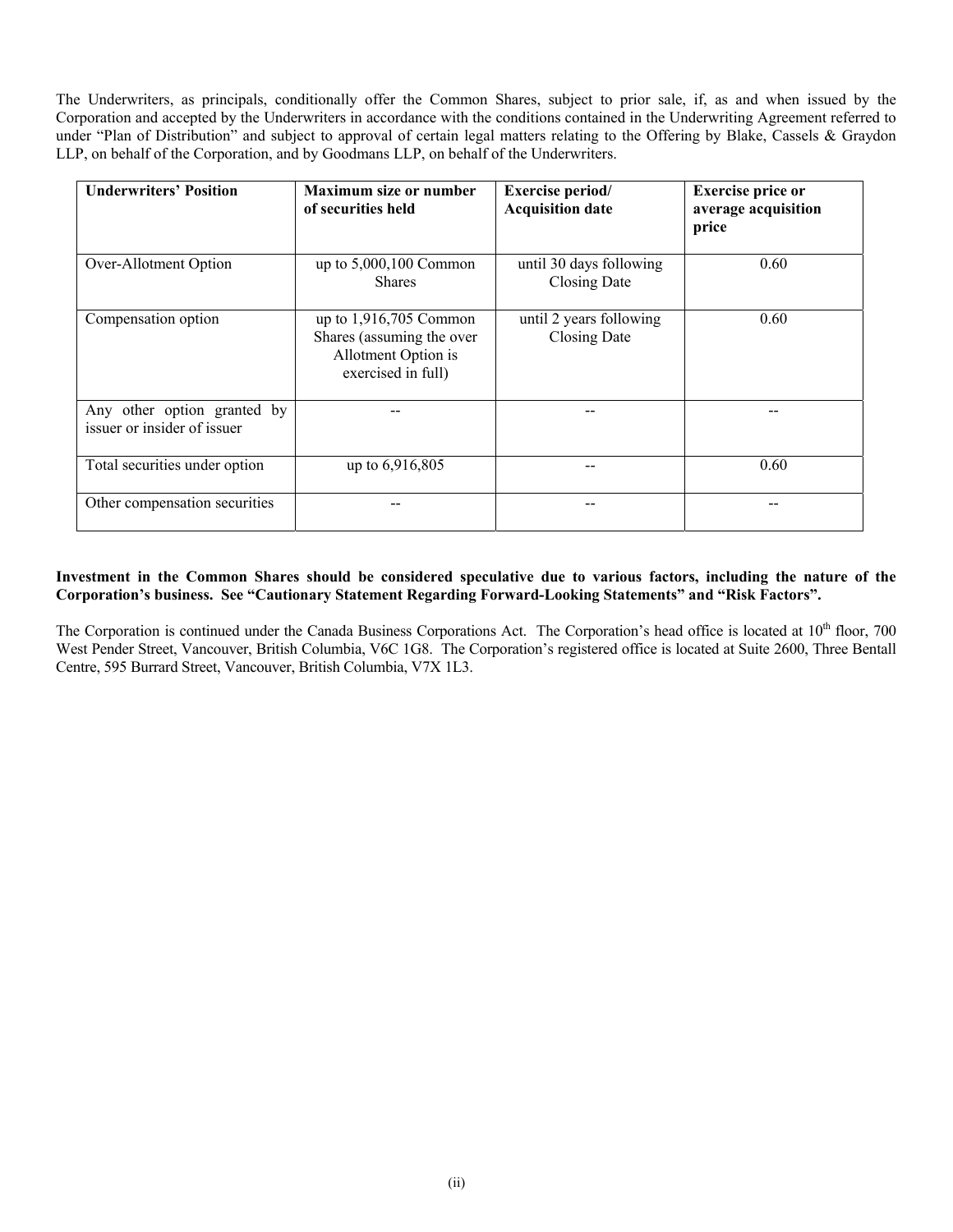## **TABLE OF CONTENTS**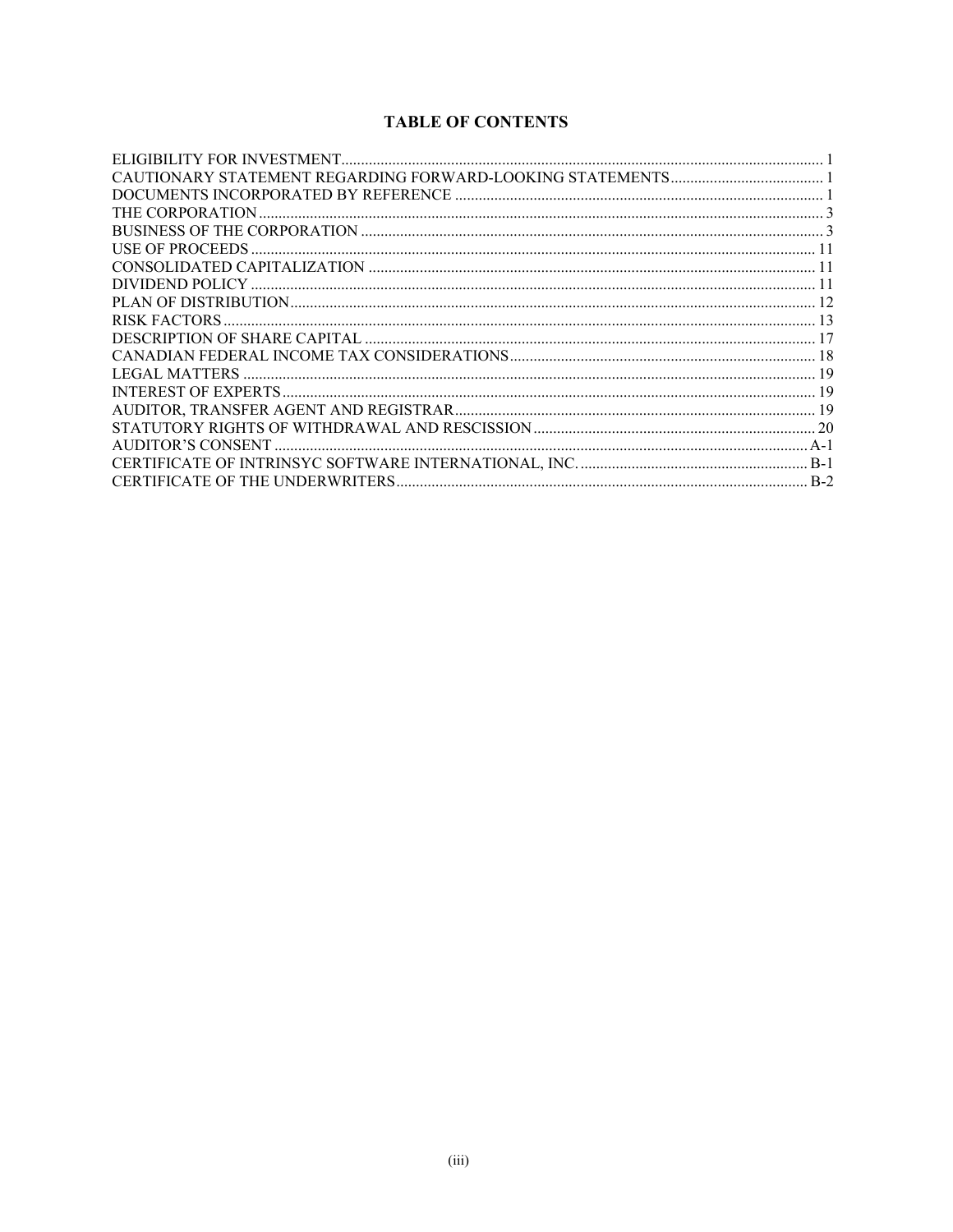#### $^{\circ}$ **ELIGIBILITY FOR INVESTMENT**

In the opinion of Blake, Cassels  $\&$  Graydon LLP, counsel for the Corporation, and Goodmans LLP, counsel for the Underwriters, the Common Shares offered hereby, if issued on the date hereof, would be qualified investments under the *Income Tax Act* (Canada) ("Tax Act") and the regulations thereunder (the "Regulations") for trusts governed by registered retirement savings plans, registered retirement income funds, deferred profit sharing plans and registered education savings plans (collectively, "Investment Plans").

## $\overline{C}$ AUTIONARY STATEMENT REGARDING FORWARD-LOOKING STATEMENTS

This short form prospectus, including the documents incorporated herein by reference, contains forward-looking statements concerning anticipated developments in the Corporation's operations in future periods, the adequacy of the Corporation's financial resources and other events or conditions that may occur in the future. Forward-looking statements are frequently, but not always, identified by words such as "expects," "anticipates," "believes," "intends," "estimates," "predicts," "potential," "targeted," "plans," "possible" and similar expressions, or statements that events, conditions or results "will," "may," "could" or "should" occur or be achieved. These forward-looking statements include, without limitation, statements about the Corporation's market opportunities, strategies, competition, expected activities and expenditures as the Corporation pursues its business plan, the adequacy of the Corporation's available cash resources and other statements about future events or results. Forward-looking statements are statements about the future and are inherently uncertain, and actual achievements of the Corporation or other future events or conditions may differ materially from those reflected in the forward-looking statements due to a variety of risks, uncertainties and other factors, such as business and economic risks and uncertainties, including, without limitation, those referred to and incorporated by reference in this short form prospectus under the heading "Risk Factors". The Corporation's forward-looking statements are based on the beliefs, expectations and opinions of management on the date the statements are made, and the Corporation does not assume any obligation to update forward-looking statements if circumstances or management's beliefs, expectations or opinions should change. For the reasons set forth above, investors should not place undue reliance on forward-looking statements.

#### **DOCUMENTS INCORPORATED BY REFERENCE**

The following documents filed with the securities commissions or similar authorities in Canada are specifically incorporated by reference and form an integral part of this short form prospectus:

- (a) annual information form of the Corporation for the year ended August 31, 2006, dated November 14, 2006 (the "Annual Information Form");
- (b) audited comparative consolidated financial statements of the Corporation as at and for the year ended August 31, 2006 and the auditors' report thereon, filed on November 16, 2006 together with management's discussion and analysis (amended) for the year ended August 31, 2006 filed on November 28, 2006;
- (c) unaudited interim consolidated financial statements of the Corporation as at and for the three and six months ended February 28, 2007, together with management's discussion and analysis for the periods then ended filed on April 10, 2007;
- (d) management information circular (amended) of the Corporation dated November 14, 2006 prepared in connection with the Corporation's annual general meeting of shareholders held on December 13, 2006, filed on December 8, 2006; and
- (e) material change report dated April 2, 2007 in respect of the announcement by the Corporation of its first design win for the Soleus TM product, filed on April 2, 2007.

**1nY ;ateriaJ change reFortA NeQcJHKing conSiKentiaJ ;ateriaJ change reFortAP3 anY interi; anK annHaJ consolidated financial statements, together with associated management's discussion and analysis, business** acquisition reports, information circulars and annual information forms filed by the Corporation with **Various securities commissions or similar authorities in Canada after the date of this short form prospectus and prior to the termination of this Offering, shall be deemed to be incorporated by reference in this short** form prospectus.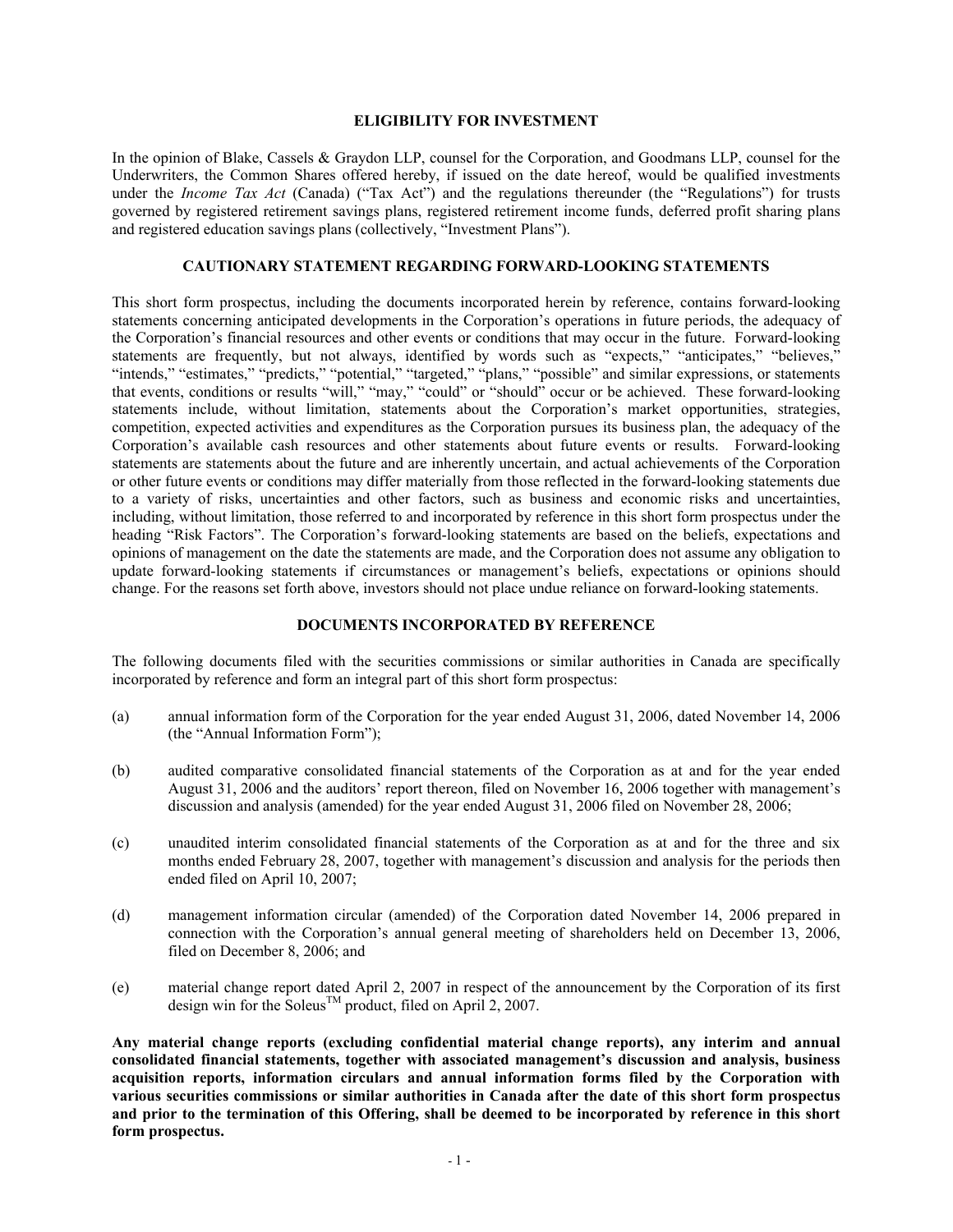Any statement contained in a document incorporated or deemed to be incorporated by reference herein shall **IE Reference d to be** modified or superseded for purposes of this short form prospectus to the extent that a statement contained herein or in any other subsequently filed document which also is or is deemed to be incorporated by reference herein modifies or supersedes such statement. The modifying or superseding statement need not state that it has modified or superseded a prior statement or include any other **information** set forth in the document it modifies or supersedes. The making of a modifying or superseding **Atatement shall not be deemed an admission for any purposes that the modified or superseded statement,** when made, constituted a misrepresentation, an untrue statement of a material fact or an omission to state a  $i$  material fact that is required to be stated or that is necessary to make a statement not misleading in light of  $t$ he circumstances in which it was made. Any statement so modified or superseded shall not constitute a part of this short form prospectus, except as so modified or superseded.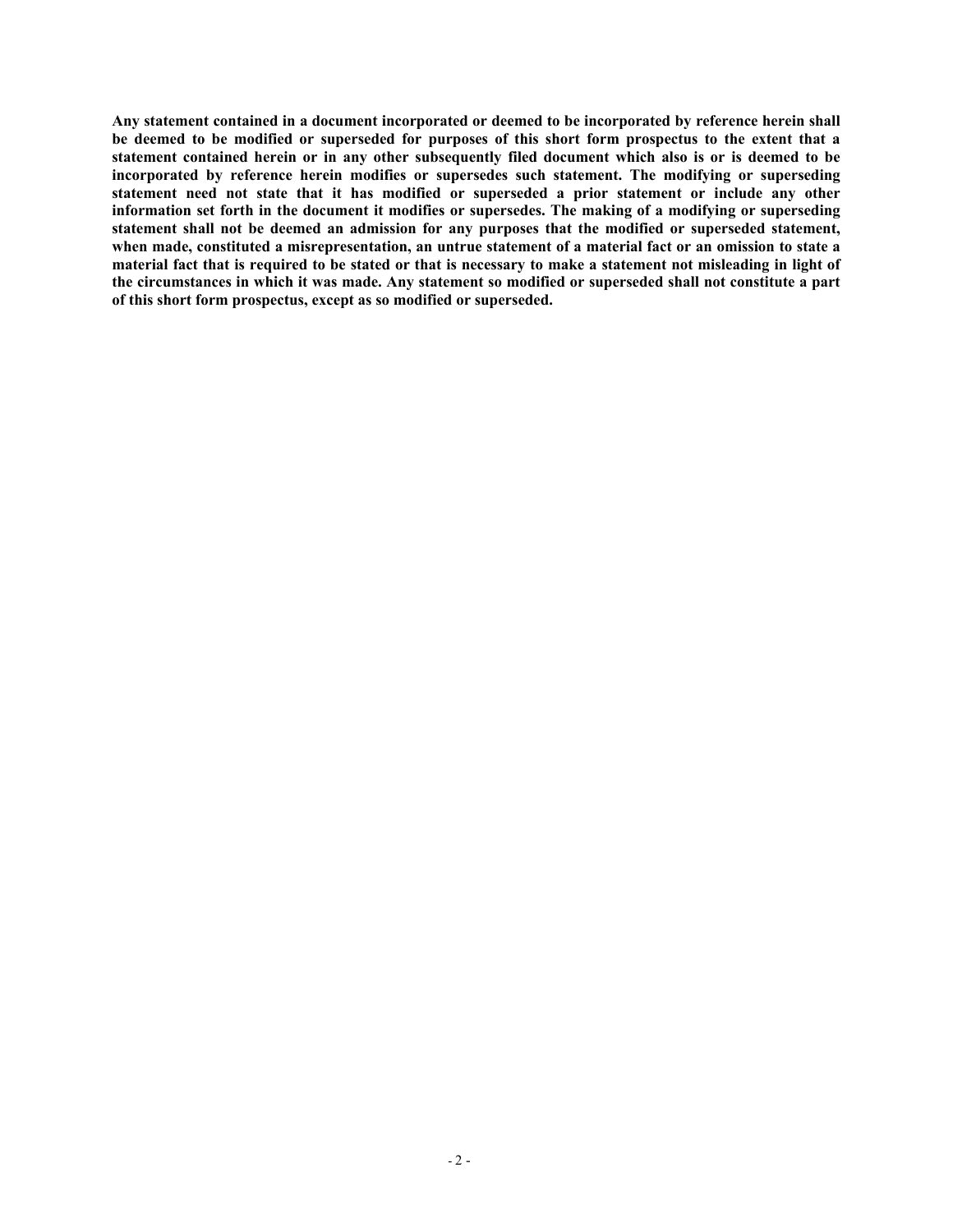## **THE CORPORATION**

#### **Name and Incorporation**

The Corporation was incorporated under the laws of Alberta on August 31, 1992 under the name I.T.C. Microcomponents Inc. and continued under the laws of fritish Columbia on July 19, 1995. The corporation changed its name to Intrinsyc Software, Inc. on June 16, 1997. Articles of Continuance were filed under the Canada Business Corporations Act on May 1, 2003 to continue the Corporation federally and changed the name of the Corporation from Intrinsyc Software, Inc. to Intrinsyc Software International, Inc. The Corporation's principal business office is 10th Floor, 700 West Pender Street, Vancouver, British Columbia, V6C 1G8, telephone (604) 801-6461, FaV (604) 801-6417 and its registered office is Suite 2600, Three fentall Centre, 595 furrard Street, Vancouver, British Columbia, V7X 1L3.

The Corporation has four wholly owned subsidiaries, Intrinsyc Software (U.S.A.), Inc., Intrinsyc Europe Limited (formerly NMI Electronics Limited), Linar Limited, and Intrinsyc Software (farbados) Inc. Intrinsyc Software (U.S.A.), Inc. was incorporated under the laws of Washington State on March 25, 1997. Intrinsyc Europe Limited was incorporated under the laws of the United kingdom on March 27, 1987. Linar Limited was incorporated under the laws of the United kingdom on November 21, 1997. Intrinsyc Software (farbados) Inc. was incorporated under the laws of Barbados on August 31, 2005.

## **BUSINESS OF THE CORPORATION**

#### **Corporate Overview**

The Corporation is a mobility software and services company whose business is based on licensing software products developed in-house and providing systems integration services for the rapidly growing market of wireless handheld products including consumer mobile handsets, personal navigation devices, smart phones, industrial handhelds and other consumer converged devices. The Corporation is comprised of two main businesses, the wireless systems engineering business and the mobility software business.

The wireless systems engineering business, which is currently the major source of the Corporation's revenue, began as a general engineering service business but has recently been focused specifically on wireless engineering services resulting in accelerated revenue growth and enhanced profitability. The mobility software business, which is intended to become the primary source of revenue and profitability for the Corporation, is responsible for the development of the Corporation's 'Soleus<sup>TM</sup>' consumer software product for wireless and handheld devices. The mobility software business released its first product to market in December 2006. These products and services are sold to original equipment manufacturers ("OEMs"), software and silicon providers and telecommunications service providers who deploy wireless products and services including consumer mobile handsets. The Corporation's software products and engineering services generate value for their customers by simplifying complex wireless technology development, allows customers to increase flexibility in design, which in turn allows customers to more rapidly respond to the demand for new features or services from its customers.

The Corporation has strategically positioned its product and service offerings to take advantage of an increasing trend in the industry towards mobility and "digital convergence" in wireless products. This digital convergence involves an anticipated convergence of four industries: the telecommunications industry; the computing industry; the entertainment industry; and the consumer electronics industry related to mobility products and services. The Corporation's business plan contemplates increased demand for its products and services as a result of this trend. Management believes that the Corporation's products, such as its licensable Soleus<sup>TM</sup> software product and its systems integration services, are key enablers in delivering new consumer handheld products including mobile handsets, smart phones and converged devices.

The Corporation markets its products and services through a worldwide sales and business development team which has bases of operation in the United States, Taiwan, Canada and the United kingdom. Management believes that the recent expansion of regional sales operations to Taiwan and the United States allows the Corporation to reach key markets and prospective customers that will accelerate revenue growth. In 2007, the Corporation also implemented a strategy to partner with leading silicon vendors in order to seed the Soleus<sup>TM</sup> software platform on their computer chipsets enabling prospective OEMs to test and evaluate Soleus<sup>TM</sup> more easily. Management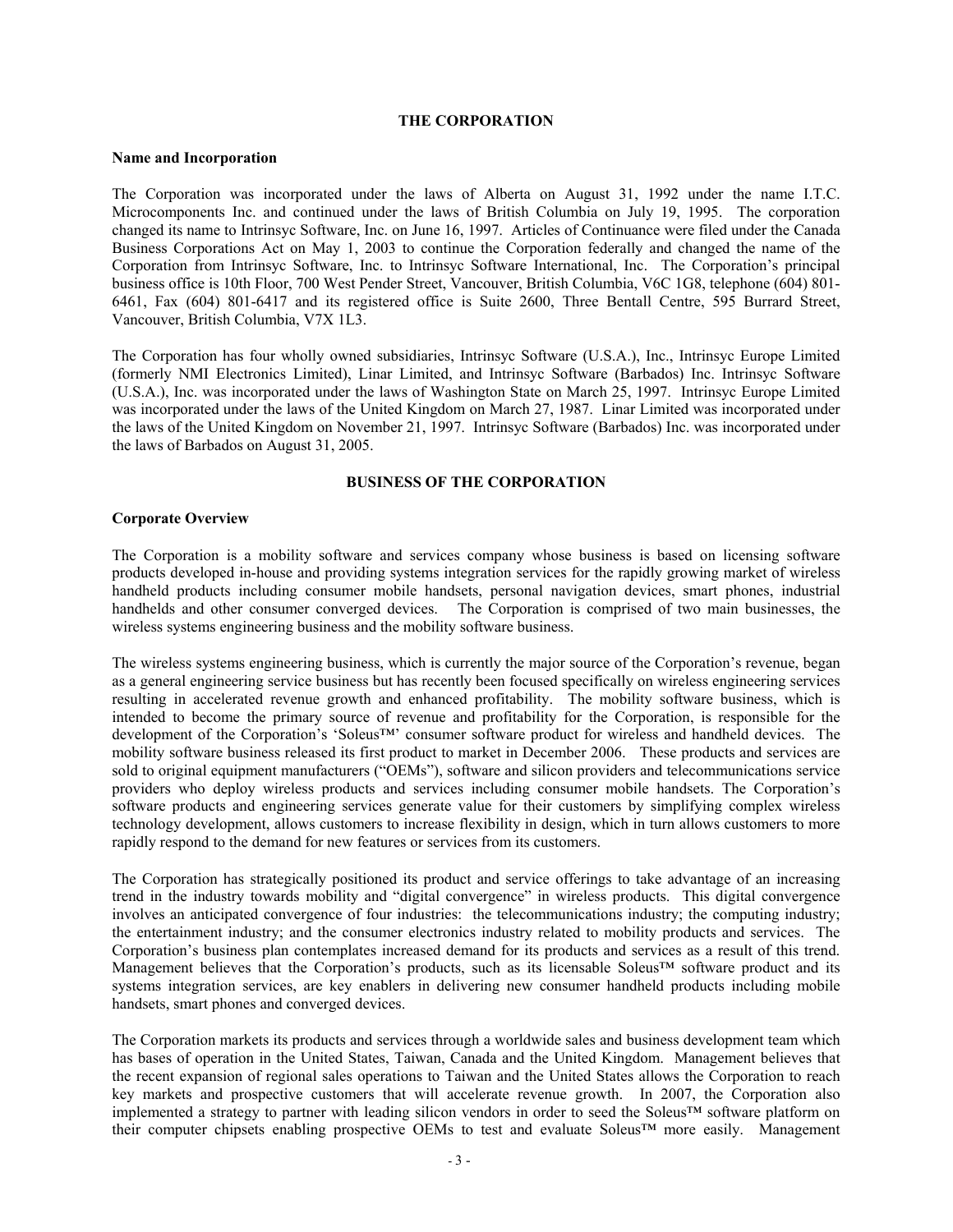believes these strategic partnerships help both the silicon vendor and the Corporation to present a complete handheld platform solution, which strengthens the market position of Soleus<sup>TM</sup> with leading handset OEMs around the world.

## *Wireless Systems Engineering Business*

The Corporation's wireless engineering services business has capabilities which enable it to market and deliver its services in the areas of wireless and handheld product development, silicon vendor platform development, software provider product development and carrier product customization and enablement. These capabilities were established over the past ten years by providing general embedded device engineering services; and over the past three years by developing an expertise in enterprise smart phone engineering, as well as the acquisition of key technical personnel. This has resulted in the Corporation developing core competencies in telephony, power management and Board Support Package ("BSP"), engineering which are complex essential elements required to build handheld products.

The wireless systems engineering business works on each of the key high-level operating systems currently in the market for mobility products: Microsoft® Windows® CE, Windows Mobile®, Symbian Software Ltd. ("Symbian") operating systems and Mobile Linux. In addition, the Corporation has achieved certification in leading wireless industry groups including the Nokia Forum Pro, OMAPTM Technology Center, and Symbian Platinum Partner program. The Corporation has achieved Microsoft® Windows® Embedded Gold Partner status and a preferred System Integrator status for ARM Intelligent Energy Management<sup>TM</sup> ("IEM"). In 2006 the Corporation won the 2006 Freescale Partner Software Solution. These credentials reflect the capabilities that the wireless systems engineering business has developed and enable management to market the Corporation's services to a broad market of OEMs, silicon and software vendors and carriers who are focused on the wireless and consumer handheld segment.

The wireless systems engineering business is managed by the Corporation's Engineering Services Group which has its primary engineering operation in Vancouver, Canada with a regional operation based in Birmingham, England. The Corporation is currently in the process of restructuring its Asian operations by closing its Singapore operation and establishing an operation in Taiwan.

Due to the breadth of its services and expertise, the Corporation has established a broad spectrum of customers in the supply chain for wireless and handheld products. The Corporation's customers include:

- OEMs including Motorola Corporation ("Motorola"), Nokia Products Limited ("Nokia") and Palm Inc.  $("Palm")$ ;
- Silicon vendors including Texas Instruments Inc. ("Texas Instruments"), Freescale Semiconductor Inc., ("Freescale") and Marvell Technology Group Ltd. ("Marvell");
- Software providers including Symbian and Microsoft Corporation ("Microsoft"); and
- Service providers including British Telecom PLC ("BT Group") and Sprint Nextel Corporation ("Nextel").

Historically this business has employed both a fixed fee pricing model and a time and materials pricing model; however, management has recently increased the focus on fixed fee pricing models for certain engagements with large customers. This is attractive to certain customers as it reduces the risk of product development delays that result when the amount of resources or time needed for a specific project is under-estimated. This shift to higher gross margin engagements has been enabled by the Corporation's growing competencies in the complex wireless technology fields of telephony and power management.

The principal professional engineering service offerings provided by the Corporation are as follows:

- Turnkey design, product test and certification services for OEMs developing mobile devices using Microsoft® Windows Mobile®, Windows® CE, Linux or Symbian operating systems, including developing detailed product specifications in conjunction with OEM's product development team and managing in-market product testing:
- Telephony integration services for products running on second generation ("2G") and third generation ("3G") networks:
- ! Power management services for OEMs designing small form factor products which are needed to improve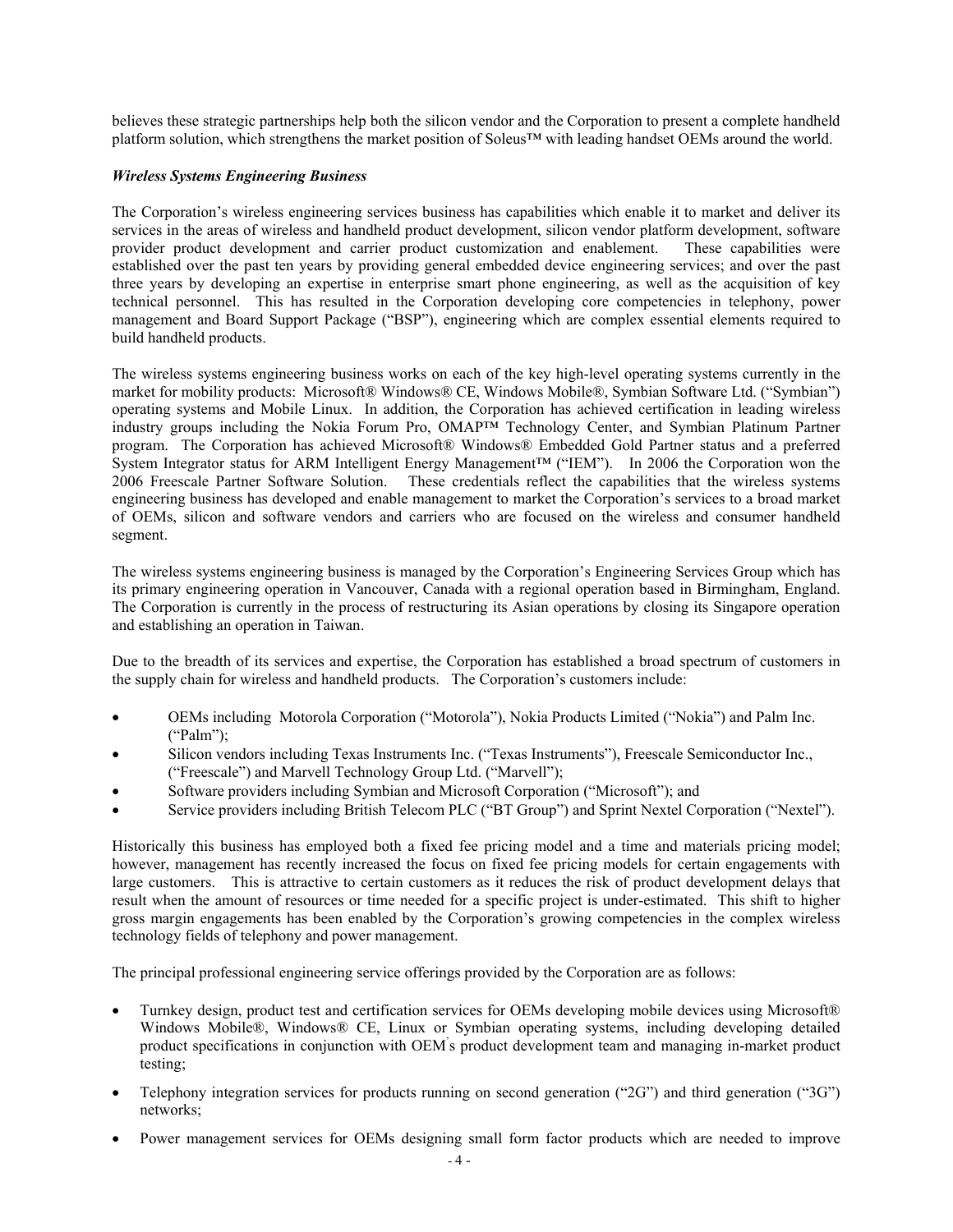battery life while simultaneously increasing applications and features that drive growth in power utilization;

- The development and certification of electronics boards, known as a board support package ("BSP"), used by silicon vendors and OEMs to load the software solution on each processor or chipset.
- Conducting feasibility studies, requirements analyses and architecture designs;
- Providing detailed technical training and support programs to OEMs; and
- Providing ongoing technical support and service and software maintenance to existing customers, typically contracted on the basis of annual service contracts.

Packaged solutions, known as service kits, are also offered by this business, which include:

- Windows Mobile® Board Support Package Kits: for implementing Windows Mobile® BSPs on a wide range of embedded processors from key silicon vendors for system integration;
- Windows® CE Board Support Package Kits: for implementing Windows® CE BSPs on a wide range of embedded processors from key silicon vendors for system integration;
- ! Power Management kits: for product development to help reduce the total power consumption of the final product, improving its battery life and power management capabilities; and
- Windows Mobile® Quality Assurance Kits: to ensure the Windows Mobile® device in development receives independent validation and verification.

#### *Mobility Software Business*

Since 2004, the Corporation has been investing in the development of Soleus<sup>TM</sup>, a consumer software product for wireless and handheld devices. The Corporation announced the production release of Soleus<sup>TM</sup> version 1.0 on December 21, 2006 and expects to generate revenue through software licensing agreements with OEMs from initial site licensing, annual support and maintenance and royalties which are generated on a per-unit-shipped basis. Revenues for this new business have begun in 2007 based on a recently signed license agreement announced on March 27, 2007.

Soleus<sup>TM</sup> is a complete handset software solution that includes a high level operating system, user interface generation tool, application software and pre-certified telephony capability. It is built on Microsoft $\mathbb Q$  Windows $\mathbb Q$ Embedded CE and includes a development environment that leverages the Microsoft tool chain. The application software includes the Corporation's developed application software and a portfolio of pre-certified third party applications which are designed specifically to address the consumer handheld device market including personal navigation devices, personal media players and mobile phones.

The mobile software business operations are based in Bellevue, Washington, U.S.A. with additional development support from key personnel in Vancouver, B.C., Canada. This group is based in Washington State specifically to allow for convenient co-location and collaboration with Microsoft.

#### *SoleusY Product Overview*

Soleus<sup>TM</sup> is developed to operate on the Microsoft® Windows® CE operating system which Microsoft also uses as the underlying operating system for its Windows Mobile® software product. The Soleus<sup>TM</sup> platform uses the Microsoft developer tools which are used by thousands of Windows® application software developers and product developers worldwide.

The Soleus<sup>TM</sup> architecture provides a turnkey development platform that takes a modular "building block" approach that allows customers to more easily configure handset software. fy delivering the product with a complete set of software elements, Soleus™ allows OEMs to more rapidly develop products. It also incorporates a user interface development tool which enables flexibility in the look and feel of the product. The software elements of Soleus<sup>TM</sup> are: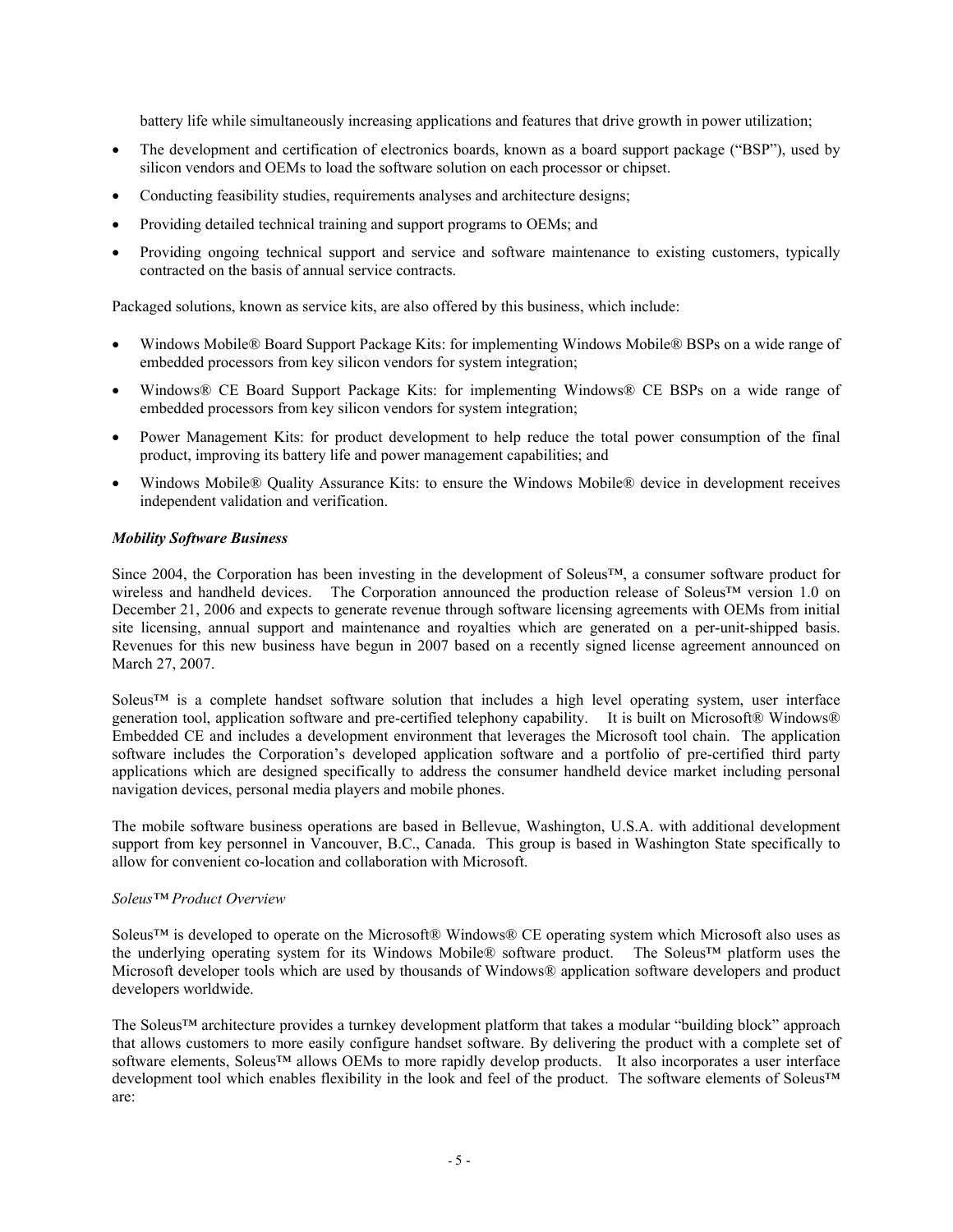## Soleus<sup>TM</sup> User Interface ("UI") framework and tools

The Soleus<sup>TM</sup> UI framework provides a set of common mobile device controls for application level development and separates the application logic from the application user interface ("UI") layer. In turn, the Soleus<sup>TM</sup> UI Framework enables changes to the UI which results in efficient development of differentiated user interfaces. fy adding Soleus<sup>TM</sup> specific tools directly into the menu structure, developers can easily access Soleus<sup>TM</sup> design templates, applications and test support. The Soleus<sup>TM</sup> "plugs" into the Microsoft tool chain which allows developers to use a drag-and-drop interface for building the UI of Soleus™ based device applications. The Soleus™ UI Framework provides control of branding by implementing a customizable user interface that allows for differentiation in service offerings while maintaining consistent execution throughout the product line.

## Soleus<sup>™</sup> Telephony Stack

A "telephony stack" is the software that enables handsets to connect to cellular networks. This software must be certified by either a standards organization and/or a wireless carrier before devices using the software are allowed on the network. The PCS Type Certification Review Board ("PTCRB") has pre-certified the Soleus<sup>TM</sup> software telephony stack. The stack is a key Soleus<sup>TM</sup> component and, along with associated applications, effectively reduces the time to market for voice enabled devices.

## Application Software

Soleus<sup>™</sup> comes complete with a pre-certified Core Application Suite which includes the dialer, media player, phone settings, SMS messaging, contacts, call history, calendar, calculator, alarm, camera, user profile, themes, picture viewer, file explorer, connection manager, notes (text and voice) and telephony. It also provides a flexible framework that enables manufacturers, operators and developers to add their own applications or those developed by Independent Software Vendors ("ISVs"). The Corporation has partnered with select third-party ISVs who have developed best-of-breed applications. The portability of third-party applications and the Soleus<sup>TM</sup> suite of precertified applications provides Soleus<sup>TM</sup> customers with the ability to develop a portfolio of devices with an array of integrated applications.

#### *Roadmap and Product Enhancements*

To meet the industry demand for devices that operate on 3G and next generation wireless networks, research and development surrounding Soleus<sup>TM</sup> will continue to focus on developing current releases of radio technology and telephony that will allow the Corporation to market the product to an increasingly growing market. In addition, a new version of the Windows® Embedded operating system has been released and as a result, the Corporation has also transitioned development efforts from Windows® CE 5.0 to utilize the advancements of Windows® CE 6.0. The Soleus<sup>TM</sup> platform and UI Framework will continue to incorporate support for next generation hardware which enables the development of industry leading devices.

#### $Go$ -To-Market and Customer Engagement

The market opportunity for the mobility software business stems from the global growth in wireless and handheld products and the competition between handset manufacturers that drives demand for new features and services. As a result, manufacturers are seeking solutions which enable multi-device development from a single silicon and software platform. Management believes that Soleus<sup>TM</sup> offers a software platform that enables handset manufacturers to reduce their development costs and bring their mobile handsets to market more quickly than legacy development platforms, while meeting the demands of the wireless carriers.

The Corporation is marketing the Soleus<sup>TM</sup> product both through direct sales engagements with handset OEMs and through strategic relationships with wireless silicon technology vendors Texas Instruments, Freescale and Marvell. Management believes that the Corporation's historical relationships with these companies enables the mobility software business to build software products with a highly informed understanding of how an entire handset is designed and delivered.

The Corporation is currently working with several handset manufacturers to bring Soleus-based handsets to market. On March 27, 2007, the Corporation announced it had signed a licensing agreement with a leading global supplier of personal navigation devices for the development of GPS-enabled mobile phones. This OEM licensee will use the Soleus<sup>TM</sup> development platform to integrate telephony features in its personal navigation products along with consumer-driven features, including a camera and media player. This partner is planning to have their Soleus<sup>TM</sup>-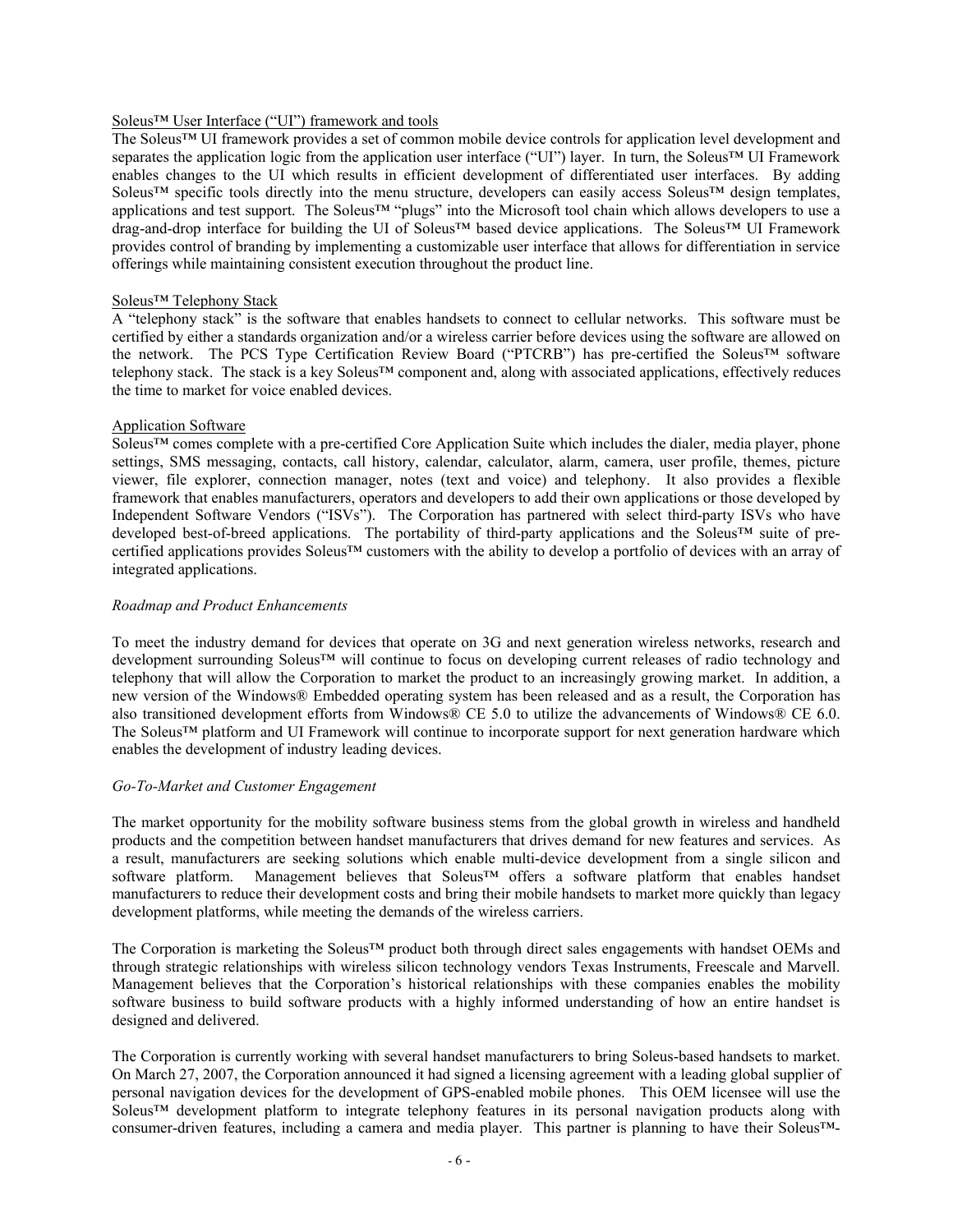based product released for market testing by the end of 2007. Commercial production will follow the testing phase and royalty revenues are expected to be generated by such production.

In 2006, the Corporation also signed a software licensing agreement with Wistron Corporation, an original device manufacturer producing information and communications technology products. The Corporation is working to sign additional license agreements with a number of other handset OEMs.

## $Soleus<sup>TM</sup> Market Segments$

As referenced above, Soleus<sup>TM</sup> is targeted at the large and diverse consumer handheld market segment. Within this segment, the Corporation has determined that Soleus<sup>TM</sup> is particularly compelling to four segments of the mobile device market:

- 1. Handheld Device Manufacturers who have chosen a Microsoft® Windows® CE platform. Products in this segment include handheld personal navigation devices and mobile digital TVs. These OEMs find Soleus<sup>TM</sup> compelling because it offers them a simple and inexpensive way to add wireless connectivity to their platforms. Connectivity (voice and/or data) is increasingly becoming a requirement for these devices and Soleus<sup>TM</sup> is the only complete Microsoft Windows® CE-based platform solution available in the market offering this capability.
- 2. Windows Mobile® OEMs and ODMs who do not have an existing consumer handset platform find Soleus<sup>TM</sup> compelling because it offers them a quick and cost effective way to access this very large market segment. Because Soleus<sup>TM</sup> is based on Microsoft Windows $\mathbb{R}$  CE and utilizes the same development tool environment as Windows Mobile®, these manufacturers are able to reuse significant investments in software and know-how to produce products uniquely suited to consumers.
- 3. Original device manufacturers and design houses that want to supply handsets to North American and European wireless carriers looking to enhance their branded service offerings. Microsoft handset platforms are trusted by operators in these markets and Soleus<sup> $TM$ </sup> provides the additional flexibility to add applications and modify the user interface that operators are looking for.
- 4. OEMs and ODMs who currently use Linux Mobile. Soleus<sup>TM</sup> is an alternative to Linux Mobile for manufacturers of handheld devices. Soleus™ provides access to both the Microsoft "eco system" and development community. The applications are being developed based on Microsoft standards and the ease of development with the Microsoft tool chain are compelling to handset manufacturers.

This go-to-market strategy is based upon Soleus<sup>TM</sup> being complementary to Windows® based offerings and competing directly with Linux Mobile based software products.

#### *Customer Falue Drivers*

Wireless and handheld product OEMs are the target customer segment for Soleus<sup>TM</sup> and management believes the product addresses their critical business issues of cost, time-to-market and differentiation for competitiveness, as follows:

#### Lowers developer costs

Product costs are rising for OEMs due to the need to compete with richer features and lower costs. Soleus<sup>TM</sup> provides a modular architecture and tool chain which enables OEMs to deliver additional handset designs based on a fixed R&D budget compared Mobile Linux, Symbian or legacy real time operation systems like Nucleus. A report released in July 2003 by Embedded Market Forecasters compared the total cost of development for Windows® Embedded (which includes Windows® CE and Windows® XP Embedded) and Linux. The report concludes that projects based on Windows® Embedded were completed 43% faster and at 68% lower cost, on average, than similar projects using embedded Linux.

## Faster Time-to-Market

With its configurable software and user-interface, Soleus<sup>TM</sup> provides the handset manufacturer with the capability to respond quickly and effectively to changing market requirements driven by either consumer demand or carrier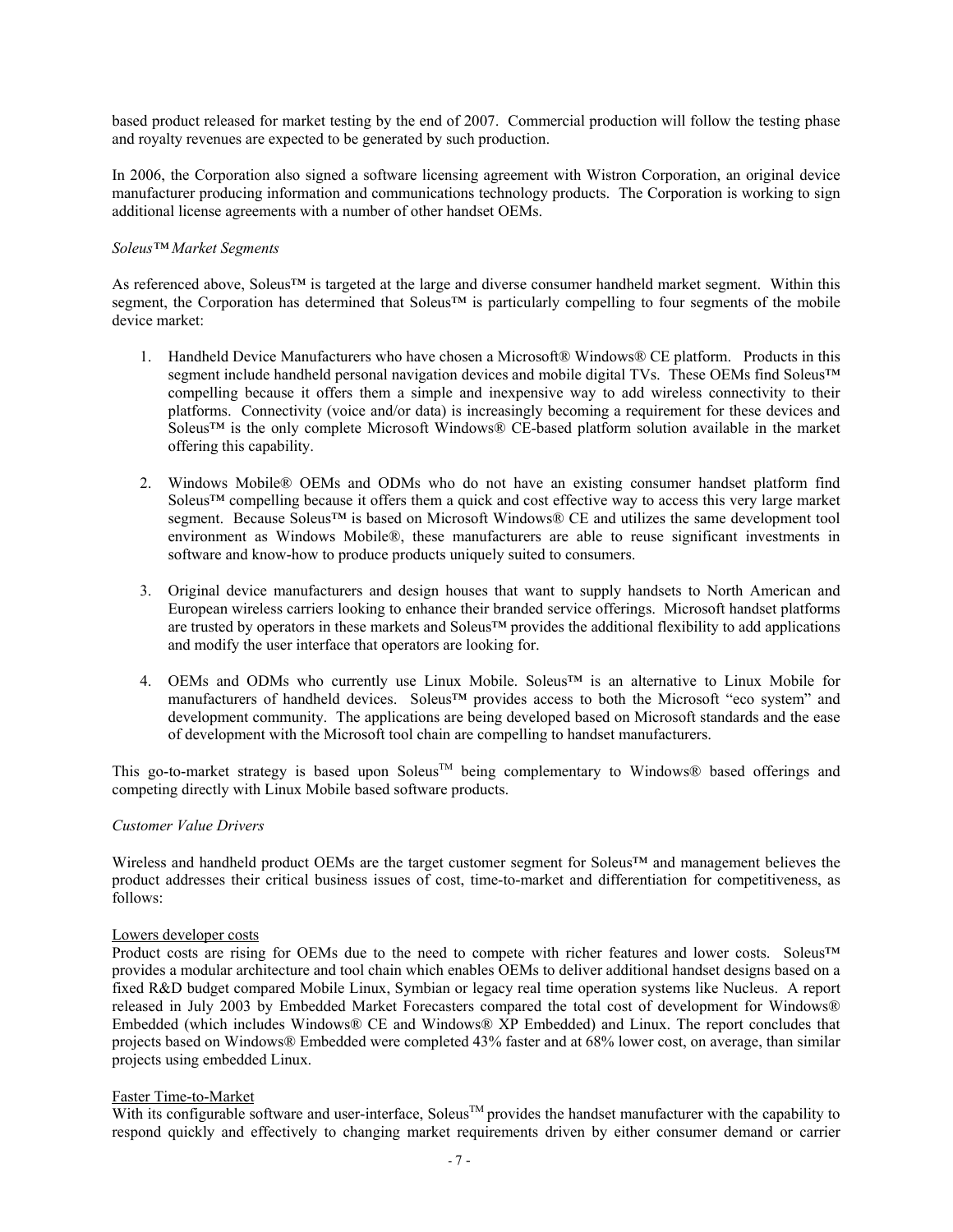requirements. Compared to many existing software solutions Soleus™ offers a complete platform with strong developer tools that reduces development time for new products. Many existing high level operating system solutions for handheld products require substantial system and software integration. This is particularly a challenge in the current environment where wireless carriers continue to invest in 3G and 4G networks and increasingly demand that new handsets take advantage of this new technology. Soleus<sup>TM</sup> is a complete solution that requires minimal software development for OEMs and is supported by a comprehensive developer tool chain that supports faster development.

## Flexibility for User Interface Innovation

The Soleus<sup>TM</sup> platform enables manufacturers to quickly customize user interface elements without source code changes, which is substantial software development. Products can therefore be easily updated, re-branded, localized and repurposed. In addition, the ease of portability of applications to and from Microsoft's Windows Mobileq platforms provides a large application ecosystem for manufacturers to leverage in increasing their competitive position.

#### Power Management

Soleus<sup>TM</sup> is built on Microsoft Windows® CE 5.0, an operating system that has been on the market for more than a decade. Unlike Linux, which was ported from a desktop/server operating system, Windows® CE was built from the ground up to be a small embedded operating system. Management believes that this ability to run in a smaller footprint than other operating systems such as Linux allows the development of mobile handsets with less total memory, which in turn lowers the total bill-of-materials cost for a Soleus<sup>TM</sup>-powered mobile handset.

## *Partner Falue Drivers*

The Corporation regards the silicon vendors as important partners, as a cooperative effort is required not only in the engineering effort required to allow Soleus<sup>TM</sup> to run on a new hardware or reference platform, but also in the sales and marketing efforts needed to bring certified designs to handset manufacturers. The Corporation creates value for its silicon vendor partners both through its sales and marketing efforts and by assisting the silicon vendors in demonstrating the advantages of their chip sets to the handset manufacturers.

The Corporation also regards independent software vendors ("ISVs") as partners who deliver additional value to OEMs by broadening an OEM's choice of applications for their products. These ISVs supplement Soleus<sup>TM</sup>' core application software and currently include a Java Virtual Machine, WAP browser, predictive text, email POP/SMTP client, games, handwriting recognition, instant messenger and voice dialling. The Soleus<sup>TM</sup> platform provides ISVs with the opportunity to address both the smart phone and feature phone market. The Soleus<sup>TM</sup> toolset, which is based on the Microsoft Visual Studio and Platform Builder tools, is familiar to ISVs and provides a powerful development environment that improves their productivity.

#### *Carrier Falue Drivers*

Wireless carriers work to tailor their handsets for the best delivery of their respective services. There are many examples of this, such as the Orange Signature handsets, in which the user-interface for all handsets, irrespective of manufacturer, has many common elements. Another example is Vodafone Live, with its branded browser interface for accessing online content. Soleus<sup> $TM$ </sup> delivers value to Carriers because it allows them to fine-tune their customers' handset experiences by delivering tools which enable:

#### Control of Customer User-Experience and Handset Branding

The wireless carrier's branding is largely associated with the user-interface, which is the user-experience of a handset. Soleus<sup>TM</sup> enables the handset manufacturer to easily adapt the user experience to meet the carrier's branding requirements.

## Custom Selection of Available Applications

To meet the needs of the specific market segment demands for applications and services, wireless carriers, and especially the MVNOs (a mobile carrier that does not own its own spectrum and, instead, buys minutes of use for sale to its own customers), need these key applications available on the handsets on their networks. Soleus<sup>TM</sup> is built as a modular platform with flexibility in configuration that simplifies the customization process necessary to install these applications on mobile devices.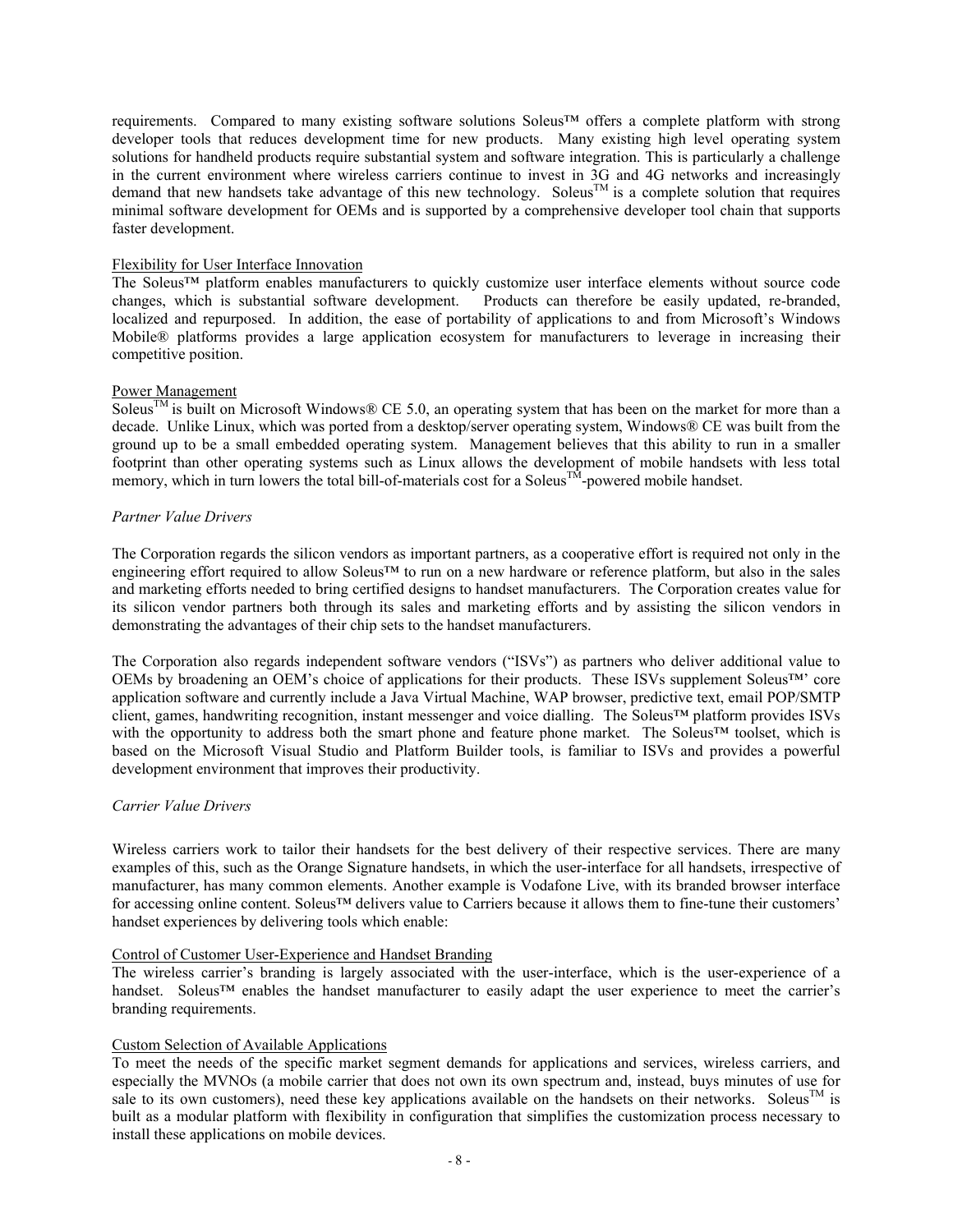## **Market Opportunity**

#### *Mobility Software Products*

Merrill Lynch forecasts 2007 global handset unit shipment volume at 1.1 billion, increasing to 1.3 billion by 2010. Management believes that annual handset sales will continue to achieve all-time highs, and the Corporation believes that handset manufacturers face increasing pressure not only to increase the number of designs they bring to market, but also to bring those designs to market faster.

This growth is driven by the demand for mobile voice services and new mobility applications. The personal navigation handheld device market is a subset of the consumer handset market and is expected to grow as Locationbased Services come to market. Location-based Services are software-based offerings to mobile users based on the geographic location of their handset and add a richer and more distinctive level of user experience with connectivity, data provision, and branding based on the physical location of the user as determined by the mobile device.

Management estimates that only a small percentage of consumer handheld devices that are currently being manufactured use a standard operating system, while the remainder are built on proprietary operating systems or on real-time operating systems, which management believes were built for an earlier generation of microprocessors. The market for consumer handheld devices has grown dramatically over the last decade, and management believes that these older operating systems and the tools needed to support them have not kept pace with the increased demands of the next generation of feature phones.

Management also believes that the handset manufacturers' business success requires, among other things, that they provide consumers with appealing, innovative designs, within an ever shrinking time-to-market framework, while simultaneously keeping their bill-of-material and engineering costs to a minimum. Industry analysts are reporting that existing software/hardware design paradigms for consumer handset devices are proving inadequate to meet these challenges. Management believes that a significant number of the proprietary software stacks are nearing obsolescence, and will not support handset manufacturer requirements for future success in the mobile handset business.

In addition to the challenges related to the number of designs, time to market and design costs, management also believes that the handset manufacturers are being pressured to add new features by the wireless carriers, who want to add new services that often cannot be served with existing handsets. The most obvious example of this involves 3G data capabilities, but is also represented by media requirements (pictures and music), and other revenue-generating data opportunities being developed by wireless carriers.

Management believes that the acceleration of wireless product applications and services provides an opportunity for both the Corporation's engineering services business and mobility software business which together deliver an endto-end development solution that can contribute to lower development costs and faster product delivery to market.

As well, the Corporation's depth of knowledge in telephony software has been utilized for the development of the telephony and communications components of the Soleus<sup>TM</sup> platform. This enables the Corporation to provide OEMs with software products that are designed to reduce costs and accelerate go-to-market cycles for new handsets. Management expects some customers may choose to use the Corporation's engineering services to develop their Soleus<sup>TM</sup>-based handset in order to take advantage of the Engineering Services Group's expertise and risk-reduction in shrinking time-to-market. Management believes this may generate incremental engineering services revenue for the Corporation.

#### *8ireless Systems Engineering Services*

Management continues to strategically align itself with Microsoft as a Top-Tier Systems Integrator for the Windows Mobile® operating system. With the market quickly moving to 3G and beyond, the increased complexity to implement the Radio Interface Layer ("RIL") in connected devices can slow down OEM/ODMs time-to-market. The Corporation's engineering services expertise in RIL integration continues to be a compelling time and cost savings option for OEM/ODMs worldwide and creates a significant market opportunity for wireless engineering services business.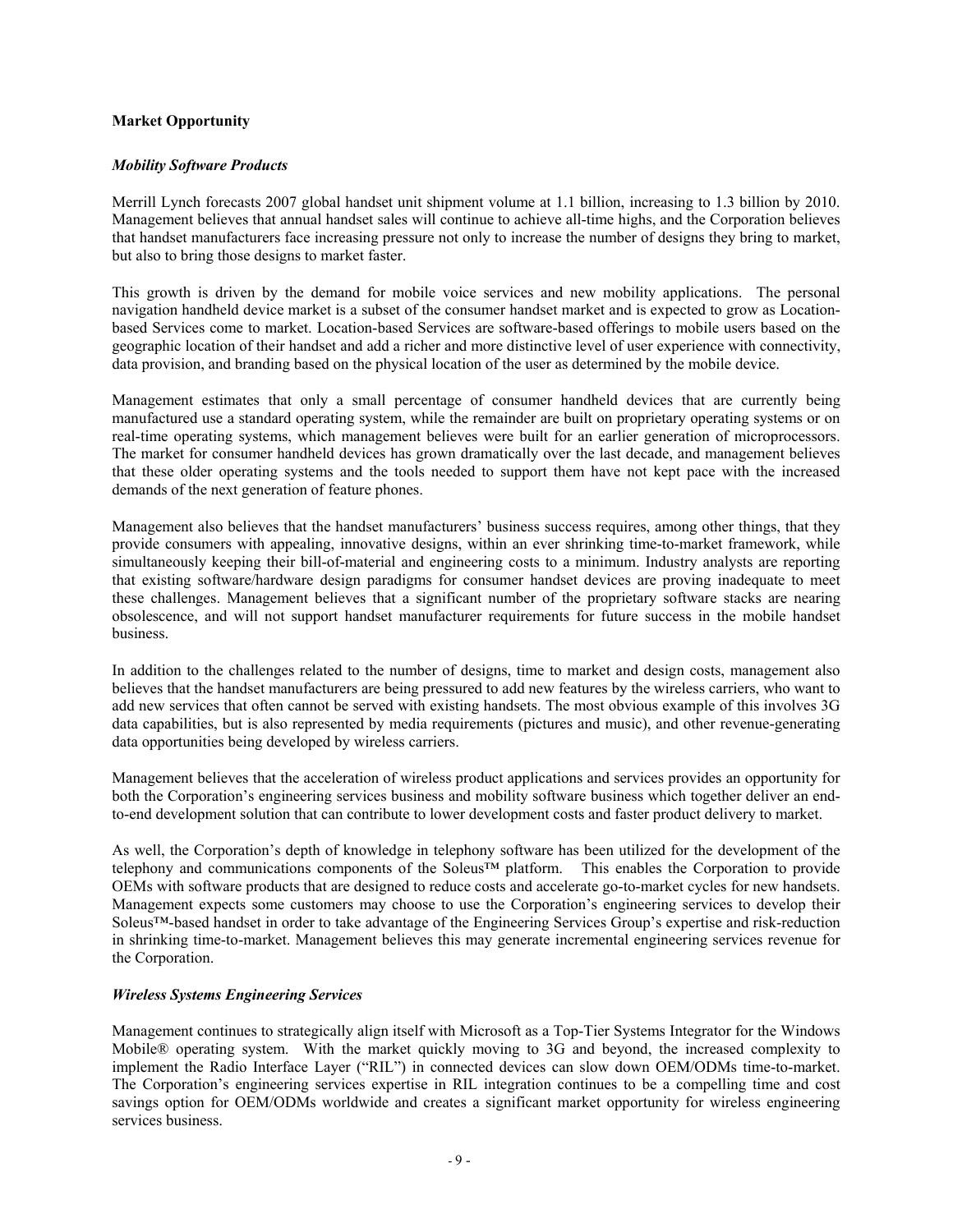In addition, the Corporation continues to position its expertise in power management with strategic customers. Mobile handsets and consumer electronics are continuing to converge, and as a result, application processors (CPUs) and high-level operating systems are required to operate the increasingly complex features, which require more power than legacy technology. OEM/ODMs are finding it challenging to extend the battery life on consumer handsets and converged devices to meet the increased power demand while exceeding consumer's expectations and experiences. The Corporation will continue to align resources to ensure that all its strategic accounts remain aware of its power management expertise.

Closely related to both telephony integration and power management is the Board Support Package ("BSP") work. Accounting for over half of the engineering services revenue, the Corporation's expertise around production quality BSP work is driven by the deep knowledge of high-level operating systems (Windows Mobile® and Embedded CE) and embedded CPUs. Developing drivers for new silicon computer chips to optimizing drivers based on the intended usage model of a mobile or handheld device are both areas of key strength for the Corporation.

Management believes that there is rapid growth taking place in the Asian market for mobile systems integration services due to the overall growth in the global handset market combined with substantial economic growth in Asian markets. Management also believes that Asian OEM's and ODM's are facing complex challenges in the areas of power management, telephony integration, and complex driver development and optimization, and its engineering service offerings can assist the Asian OEM's and ODM's in overcoming these challenges. The Corporation's recent expansion into the Asian market and the planned opening of a Taipei facility will offer support for the Soleus<sup>TM</sup> platform as well as engineering services sales opportunities in this market.

## **Enterprise Interoperability Solutions**

In addition to the wireless engineering services and mobility software products businesses, the Corporation has a legacy software business which licenses networking software that bridges Microsoft® Windows® based systems to Java-based systems. It also provides product support and systems integration services to its customers, who include software vendors that embed the Corporation's products in their offerings, as well as a host of 'end-users' including major banking and pharmaceutical companies. Software revenue from this business has been decreasing as the volume and size of interoperability software product transactions declines due to the maturation of the markets into which the Corporation sells these software solutions.

## **Relationship** with Microsoft

The Corporation has a 10-year relationship with Microsoft, beginning with the Corporation's position as one of the first Windows® CE systems integrators and ISVs in 1996, and continuing today as a Windows Mobile® 'gold partner' systems integrator. Intrinsyc is also a Gold Level Member of the Microsoft® Windows® Embedded Program ("WEP"), which enables WEP partners to bring their Windows® powered products to market faster. Many of the Corporation's engineers are dedicated to performing Windows® CE and Windows Mobile® engineering work for Microsoft's and the Corporation's joint customers.

## **Recent Developments**

On July 24, 2006, the Corporation appointed Glenda M. Dorchak to the position of Chairman and CEO. On November 22, 2006, the Corporation appointed Mark W. Johnston to the role of Vice-President and General Manager, Worldwide Sales and Technical Marketing. In January 2007, Mr. Johnston assumed the additional responsibility for business development and is now Vice-President and General Manager, Worldwide Sales and Business Development. On March 27, 2007, the Corporation announced that it has entered into an agreement with a leading global manufacturer of personal navigation and handheld devices to license the Soleus<sup>TM</sup> software platform for the development of GPS-enabled mobile devices. This OEM licensee will use the Soleus<sup>TM</sup> development platform to integrate telephony features in its personal navigation products along with consumer-driven features, including camera, media player and more. The Corporation will work with this OEM to support its adoption of the Soleus<sup>TM</sup>-development platform for its reference design and handset, which Management expects will be in the market in late calendar 2007, initially as test units, with production product for market release following the completion of in-market testing.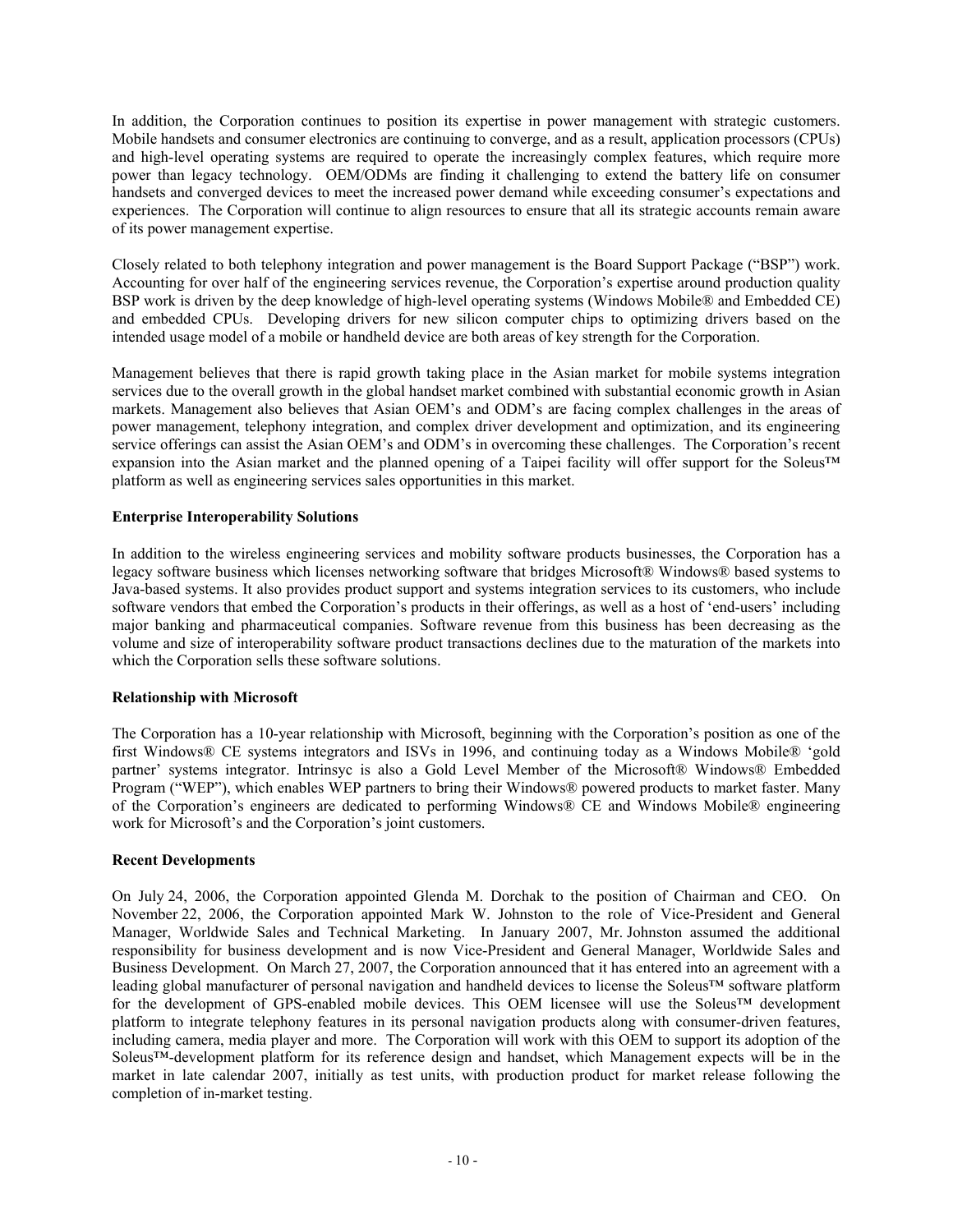#### **USE OF PROCEEDS**

The estimated net proceeds of the Offering will be \$18,200,374, after deducting fees payable to the Underwriters and the estimated expenses of the Offering of approximately \$500,000, assuming no exercise of the Over-Allotment Option. If the Over-Allotment Option is exercised in full, the estimated net proceeds of the Offering to the Corporation will be \$21,005,430, after deducting fees payable to the Underwriters and the estimated expenses of the Offering. The Corporation will use the net proceeds as follows:

| Marketing, Research and Development of mobility software | \$15,200,000 |
|----------------------------------------------------------|--------------|
| Working capital and general corporate purposes           | 3,000,374    |
| Total:                                                   | \$18,200,374 |

The Corporation intends to use the net proceeds of the Offering as stated in this prospectus. There may be circumstances, however, where for sound business reasons, a reallocation of funds may be necessary. See "Risk" Factors?.

#### *CONSOLIDATED CAPITALIZATION*

The following table sets forth the consolidated capitalieation of the Corporation as at the dates indicated, and as adjusted to give effect to the issue of the Common Shares under the Offering. The table should be read in conjunction with the audited annual consolidated financial statements of the Corporation as at and for the year ended August 31, 2006 and management's discussion and analysis thereon and the unaudited interim consolidated financial statements of the Corporation as at and for the three and six months ended February 28, 2007 and management's discussion and analysis thereon, incorporated by reference in this short form prospectus.

|                                         | As at<br><b>August 31, 2006</b>               | As at<br><b>February 28, 2007</b>             | As at February 28, 2007<br>after giving effect<br>to the issue of Common<br>Shares <sup>(1)</sup> |
|-----------------------------------------|-----------------------------------------------|-----------------------------------------------|---------------------------------------------------------------------------------------------------|
| Cash and cash equivalents               | \$22,487,076                                  | \$5,950,172                                   | \$24,150,546 <sup>(1)(2)</sup>                                                                    |
| Long term debt                          | \$7,617,946                                   | Nil                                           | Nil                                                                                               |
| Common Shares<br>(unlimited authorized) | \$74,623,739<br>$(83,043,369)$ common shares) | \$74,623,739<br>$(83,043,369)$ common shares) | $$92,824,113^{(3)}$<br>$(116,377,369)$ common shares)                                             |

Notes:

(1) Assuming the issue of the 33,334,000 Common Shares under the Offering. If the Over-Allotment Option is exercised in full, the cash and cash equivalents, after deduction of the Underwriters' Fee and the estimated expenses for the Offering, would be \$26,955,602, and the outstanding common shares of the Corporation would be 121,377,469.

(2) After deduction of the Underwriters' Fee and the estimated expenses of the Offering.

(3) Pursuant to the Underwriting Agreement, the Underwriters will be issued Compensation Options entitling the Underwriters to subscribe for that number of Common Shares equal to 5% of the aggregate number of Common Shares sold under the Offering, including any Additional Common Shares sold pursuant to the Over-Allotment Option. The Common Shares issuable upon exercise of the Compensation Options are not included in this figure.

#### **DIVIDEND POLICY**

The Corporation has never declared or paid any dividends. The Corporation currently intends to retain any future earnings to finance the development and growth of its business and does not expect to pay any cash dividends in the foreseeable future. Any decision to pay cash dividends after this offering will be at the discretion of the board of directors after taking into account such factors as the Corporation's financial condition, results of operations, current and anticipated cash needs, the requirements of any future financing agreements and other factors that the board of directors may deem relevant, with a view to paying dividends whenever operational circumstances permit.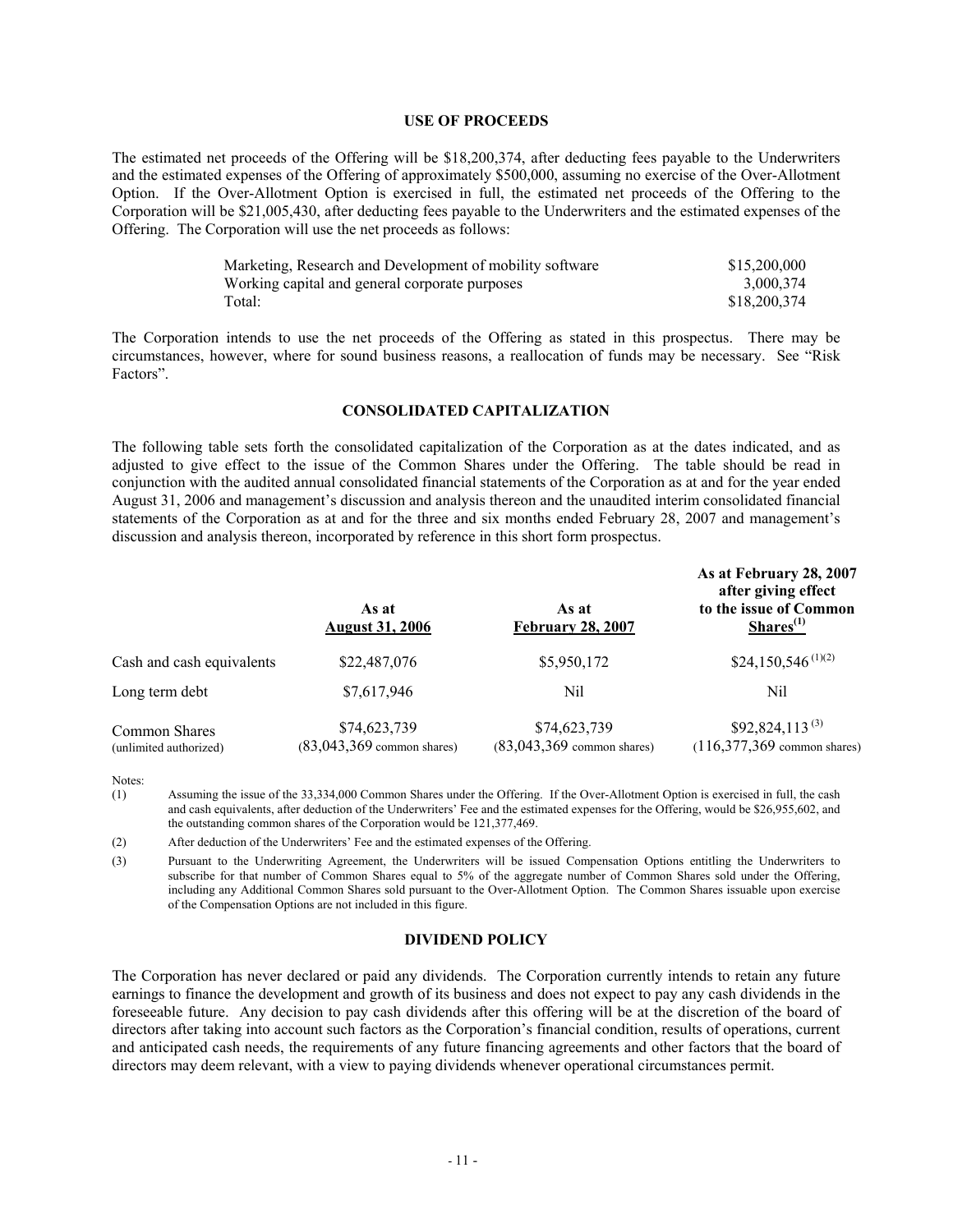## **PLAN OF DISTRIBUTION**

Pursuant to an agreement entered into between the Corporation and the Underwriters on May 3, 2007 (the <Underwriting Agreement?), the Corporation has agreed to sell and the Underwriters have agreed to purchase on May 10, 2007, 33,334,000 Common Shares at a price of \$0.60 per Common Share, payable in cash to the Corporation against delivery of share certificates representing the Common Shares purchased. The obligations of the Underwriters under the Underwriting Agreement may be terminated at their discretion on the basis of their assessment of the state of the financial markets and may also be terminated upon the occurrence of certain stated events. The Underwriters are, however, obligated to take up and pay for all of the Common Shares if any of the Common Shares are purchased under the Underwriting Agreement.

Subscriptions for Common Shares will be received subject to rejection or allotment in whole or in part and the Corporation reserves the right to close the subscription books at any time without notice. Certificates evidencing the Common Shares will be available for delivery on the closing date of the Offering (the "Closing Date") which is expected to be on or about May 10, 2007, or at such later date as agreed to by the Corporation and the Underwriters, but in any event not later than May 30, 2007.

Pursuant to the Underwriting Agreement, the Corporation appointed the Underwriters to offer the Common Shares to the public in each of the provinces of Canada other than Québec. In consideration for such services, the Corporation has agreed to pay a commission to the Underwriters (the "Underwriters' Fee") of 6.5% of the gross proceeds of the Offering, including proceeds from the purchase of Additional Common Shares. Further, subject to regulatory approval, the Corporation has agreed to issue to the Underwriters on the Closing Date, Compensation Options entitling the Underwriters to subscribe for 5% of the number of Common Shares sold under the Offering, including any Additional Common Shares sold pursuant to the Over-Allotment Option, at an exercise price equal to the Offering Price. The Compensation Options will have a term of two years from the Closing Date.

The Corporation has granted the Underwriters an Over-Allotment Option, exercisable in whole or in part at any time for a period of 30 days from the Closing Date, at the discretion of the Underwriters, enabling them to purchase the Additional Common Shares at the Offering Price. If the Over-Allotment Option is exercised in full, an aggregate of 38,334,100 Common Shares will be sold and the price to the public, the Underwriters' Fee and the net proceeds of the Offering to the Corporation will be  $$23,000,460, $1,495,030$  and  $$21,505,430$  (before deducting expenses of the Offering), respectively. This short form prospectus also qualifies the grant of the Over-Allotment Option and the distribution of the Additional Common Shares, and qualifies the Additional Common Shares.

Pursuant to rules and policy statements of certain Canadian securities regulators, the Underwriters may not, at anytime during the period ending on the date the selling process for the Common Shares ends and all stabilization arrangements relating to the Common Shares are terminated, bid for or purchase Common Shares. The foregoing restrictions are subject to certain exceptions including (a) a bid for or purchase of Common Shares if the bid or purchase is made through the facilities of the TSX in accordance with the Universal Market Integrity Rules of Market Regulation Services Inc., (b) a bid or purchase on behalf of a client, other than certain prescribed clients, provided that the client's order was not solicited by the Underwriter, or if the client's order was solicited, the solicitation occurred before the period of distribution as prescribed by the rules, and (c) a bid or purchase to cover a short position entered into prior to the period of distribution as prescribed by the rules. The Underwriters may engage in market stabilization or market balancing activities on the TSX where the bid for or purchase of the Common Shares is for the purpose of maintaining a fair and orderly market in the Common Shares, subject to price limitations applicable to such bids or purchases. Such transactions, if commenced, may be discontinued at any time.

The Common Shares offered hereby have not been and will not be registered under the United States Securities Act of 1933, as amended (the "1933 Act"), or any securities or "blue sky" laws of any of the states of the United States. Accordingly, the Common Shares may not be offered or sold within the United States except in accordance with an exemption from the registration requirements of the 1933 Act and applicable state securities laws. In addition, the Underwriting Agreement provides that (i) the Underwriters will offer and sell securities outside the United States only in accordance with Regulation S under the 1933 Act and (ii) will offer and sell securities within the United States (A) to qualified institutional buyers (as defined in Rule 144A under the 1933 Act) and otherwise in accordance with Rule 144A and/or  $(B)$  to accredited investors (as defined in Rule 501(a) of Regulation D under the 1933 Act) and otherwise in accordance with Rule 506 of Regulation D.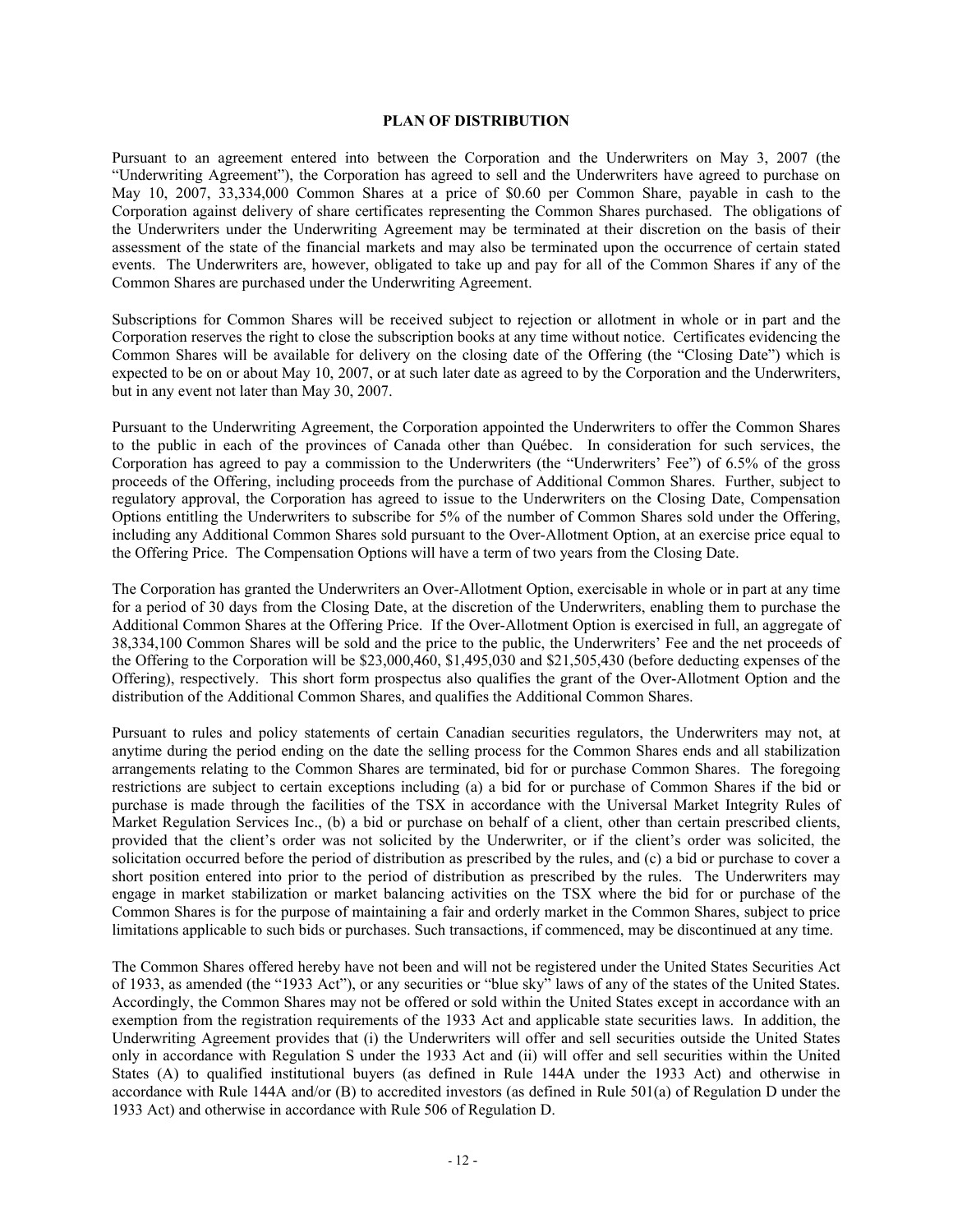This short form prospectus does not constitute an offer to sell or a solicitation of an offer to buy any of the Common Shares offered hereby in the United States. In addition, until 40 days after the commencement of the Offering, an offer or sale of the Common Shares within the United States by any dealer, whether or not participating in the Offering, may violate the registration requirement of the 1933 Act if such offer or sale is made otherwise than in accordance with an available exemption from registration under the 1933 Act.

The Corporation has agreed not to, directly or indirectly, offer, sell or otherwise dispose of, or enter into any agreement to offer, sell or otherwise dispose of, any securities of the Corporation for a period of 90 days following closing of the Offering without the prior written consent of the Underwriters, other than (a) pursuant to the Offering;  $(b)$  as a result of the exercise of outstanding options granted under the Corporation's stock option plan or rights granted under its shareholder rights plan; (c) the grant of options under the Corporation's stock option plan; or (d) pursuant to any convertible securities of the Corporation outstanding as of the date hereof.

The Corporation will apply to list the Common Shares on the TSW, as well as the Common Shares issuable upon exercise of the Compensation Options. Listing will be subject to the fulfillment by the Corporation of all the listing requirements of the TSW.

## **RISK FACTORS**

An investment in the securities of the Corporation may be regarded as speculative due to the Corporation's stage of development. Risk factors relating to the Corporation could materially affect the Corporation's future results and could cause them to differ materially from those described in forward-looking statements relating to the Corporation. Prospective investors should carefully consider these risk factors along with the other matters set out this Prospectus.

The following are some of the risks that are associated with the Corporation's business and operations and should be carefully considered by any potential investor in the Corporation's shares:

## *Additional Financing*

The Corporation currently operates at a loss and uses cash raised in capital markets to fund working capital. If adequate funds are not available with required or on acceptable terms, the Corporation may be required to delay, scale back or terminate its product development activities and sales and marketing efforts, and may be unable to continue operations. There can be no assurance that the Corporation will be able to obtain the additional financial resources required to compete in its markets on favorable commercial terms or at all. Any equity offering will result in dilution to the ownership interests of shareholders and may result in dilution of the value of such interests.

## *Research and Development*

If the Corporation fails to develop new products, or if the products the Corporation develops are not successful, the Corporation's business could be harmed. Even if the Corporation does develop new products which are accepted by its target markets, the Corporation cannot assure that the revenue from these products will be sufficient to justify the Corporation's investment in research and development.

## *Major Industry Software Vendor Partners May Become Competitors*

The Corporation relies on software developed by Microsoft and Symbian in order to develop and market its products and services. As the developer of Windows Mobile®, Windows® CE, Microsoft® .NET and Symbian-based software technologies, Microsoft or Symbian or both could add features to their operating systems and application product offerings that directly compete with the software products and services the Corporation provides. The ability of the Corporation's customers or potential customers to obtain software products and services directly from Microsoft or Symbian that compete with the Corporation's software products and services could harm the Corporation's business.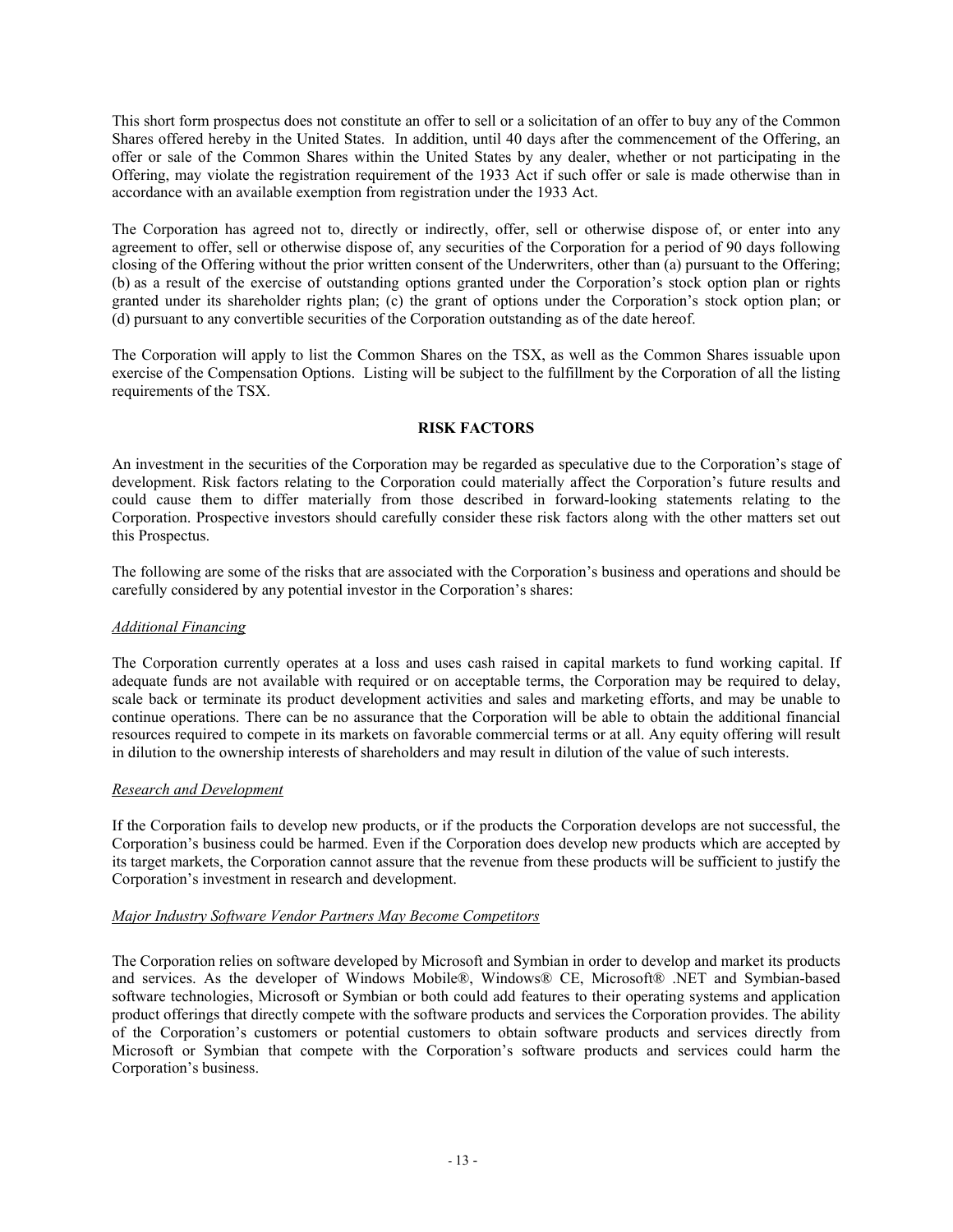## *History of Losses*

The Corporation has a history of losses, and there can be no assurance that the Corporation's revenue will continue to grow. As at February 28, 2007, the Corporation had an accumulated deficit of approximately \$60.4 million. The Corporation's prospects must be considered in the context of its stage of development, the risks and uncertainties it faces, and the inability of the Corporation to accurately predict its operation results in the results of product development and sales and marketing initiatives. There can be no assurances that implementation of the Corporation's strategies will result in the Corporation becoming profitable.

## *Product Development and Technological Change*

The market for the Corporation's products is characterized by rapidly changing technology, evolving industry standards and frequent new product introductions. To be successful, the Corporation will need to enhance existing products and to introduce new products and features in response to changing standards, customer requirements, and technological innovations by others. There can be no assurance that the Corporation will be successful in doing this in a timely manner or at all.

The software industry is characterized by a continuous flow of improved products which render existing products obsolete. There can be no assurance that products or technologies developed by others will not render the Corporation's products obsolete or non-competitive.

## *Dependence on a Small Number of Customers*

The Corporation's revenue is dependent, in large part, on significant contracts from a limited number of customers. During the three months ended February 28, 2007, approximately 49% of the Corporation's consolidated revenue was attributable to its two largest customers. During the three months ended February 28, 2006 approximately 28% of the Corporation's consolidated revenue was attributable to its two largest customers. Management believes that revenue derived from current and future large customers will continue to represent a significant portion of total revenue. The inability to continue to secure and maintain a sufficient number of large contracts would have a material adverse effect on the business, financial condition, operating results and cash flows of the Corporation. Moreover, the success of the Corporation will depend in part upon its ability to obtain orders from new customers, as well as the financial condition and success of its customers and general economic conditions.

#### *Stoc] Price Folatility*

The market price for the common shares of the Corporation fluctuates significantly, and these fluctuations tend to be exaggerated if the trading volume is low. The market price of the common shares may rise or fall in response to announcements of technological or competitive developments, acquisitions or strategic alliances by the Corporation or its competitors, and the gain or loss by the Corporation of significant orders or broad market fluctuations.

#### *Dependence on Management*

The Corporation's future success depends on the ability of the Corporation's management to operate effectively, both individually and as a group. If the Corporation were to lose the services of any management employees, the Corporation may encounter difficulties finding qualified replacement personnel and integrating them into the management group.

## *Sales and Mar]eting and Strategic Alliances*

If the Corporation is to become successful, it must continue to expand its sales and distribution channels and its marketing and technology alliances. There is no assurance the Corporation will be able to reach agreements with additional alliance or distribution partners on a timely basis or at all, or that these partners will devote sufficient resources to advancing the Corporation's interests.

The Corporation's strategic alliances with operating system vendors, semiconductor manufacturers, independent software vendors and systems integrators are a key part of the Corporation's overall business strategy. The Corporation cannot, however, be certain that it will be successful in developing new strategic relationships or that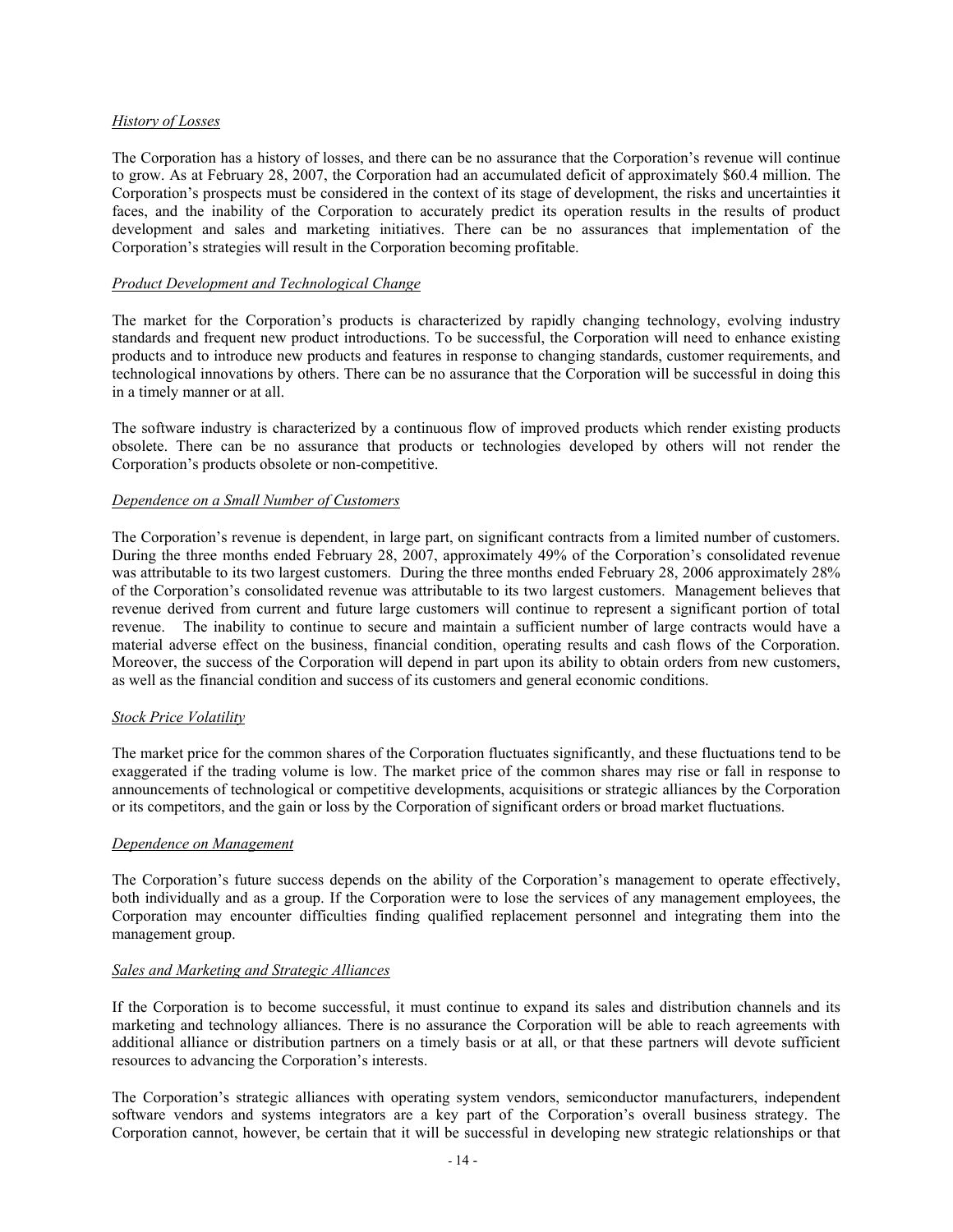the Corporation's strategic partners will view such relationships as significant to their own business or that they will continue their commitment to the Corporation in the future. The Corporation's business, results of operation, financial condition and stock price may be materially adversely affected if any strategic partner discontinues its relationship with the Corporation for any reason. Additionally, the Corporation relies on the voluntary efforts of its strategic partners rather than compliance with contractual obligations, and there are no minimum performance requirements. Therefore, the Corporation cannot be certain that these relationships will be successful.

## *Length of Sales Cycle*

The typical sales cycle of the Corporation's products and services is lengthy (generally between six and nine months), unpredictable, and involves significant investment decisions by prospective customers, as well as education of those customers regarding the use and the benefits of the Corporation's products and services. The purchase of the Corporation's products and services is often delayed while prospective customers conduct lengthy internal reviews and obtain expenditure approvals. Even after deciding to purchase the Corporation's products or services, the Corporation's customers tend, in some cases, to deploy the products slowly and deliberately depending on a variety of factors, including the skill level of the customer and the status of its own technology with which the Corporation's products are to integrate. As a result, the Corporation's quarterly financial results may vary significantly.

## *Intellectual Property Protection*

The Corporation's ability to compete may be affected by its ability to protect its intellectual property. It relies primarily on a combination of copyright, trademark and trade secret laws, confidentiality procedures and contractual provisions to protect its intellectual property. While the Corporation believes that its products and technologies are adequately protected against infringement, there can be no assurance of effective protection. Monitoring and identifying unauthorized use of the Corporation's technology is difficult, and the prohibitive cost of litigation may impair the Corporation's ability to prosecute any infringement. The commercial success of the Corporation will also depend upon its products not infringing any intellectual property rights of others and upon no claims for infringement being made against the Corporation. The Corporation believes that it is not infringing any intellectual property rights of third parties, but there can be no assurance that such infringement will not occur. An infringement claim against the Corporation by a third party, even if it is invalid, could have a material adverse effect on the Corporation because of the costs of defending against such a claim.

## *Competition*

Because of intense market competition, the Corporation may not succeed. Some of the Corporation's current and potential competitors have longer operating histories, stronger brand names and greater financial, technical, marketing and other resources than the Corporation. Current and potential competitors may also have existing relationships with many of the Corporation's prospective customers, and prospective OEM customers may be developing products for their own use that are comparable to the Corporation's products. In addition, the Corporation expects competition to persist and intensify in the future, which could adversely affect the Corporation's ability to increase sales.

## *International Expansion of Business Operations*

The Corporation plans to increase international operations, including the establishment of a sales office and development centre in Asia, in the current fiscal year. International sales and the related infrastructure support operations carry certain risks and costs such as the administrative complexities and expenses of administering a business abroad; complications in both compliance with and also unexpected changes in regulatory requirements, foreign laws, international import and export legislation, trading policies, tariffs and other barriers; potentially adverse tax consequences; and uncertainties of law and enforcement relating to the protection of intellectual property and unauthorized duplication of software. There can be no assurance that these factors will not be experienced in the future by the Corporation or that they will not have a material adverse impact on the Corporation's business, results of operations and financial conditions.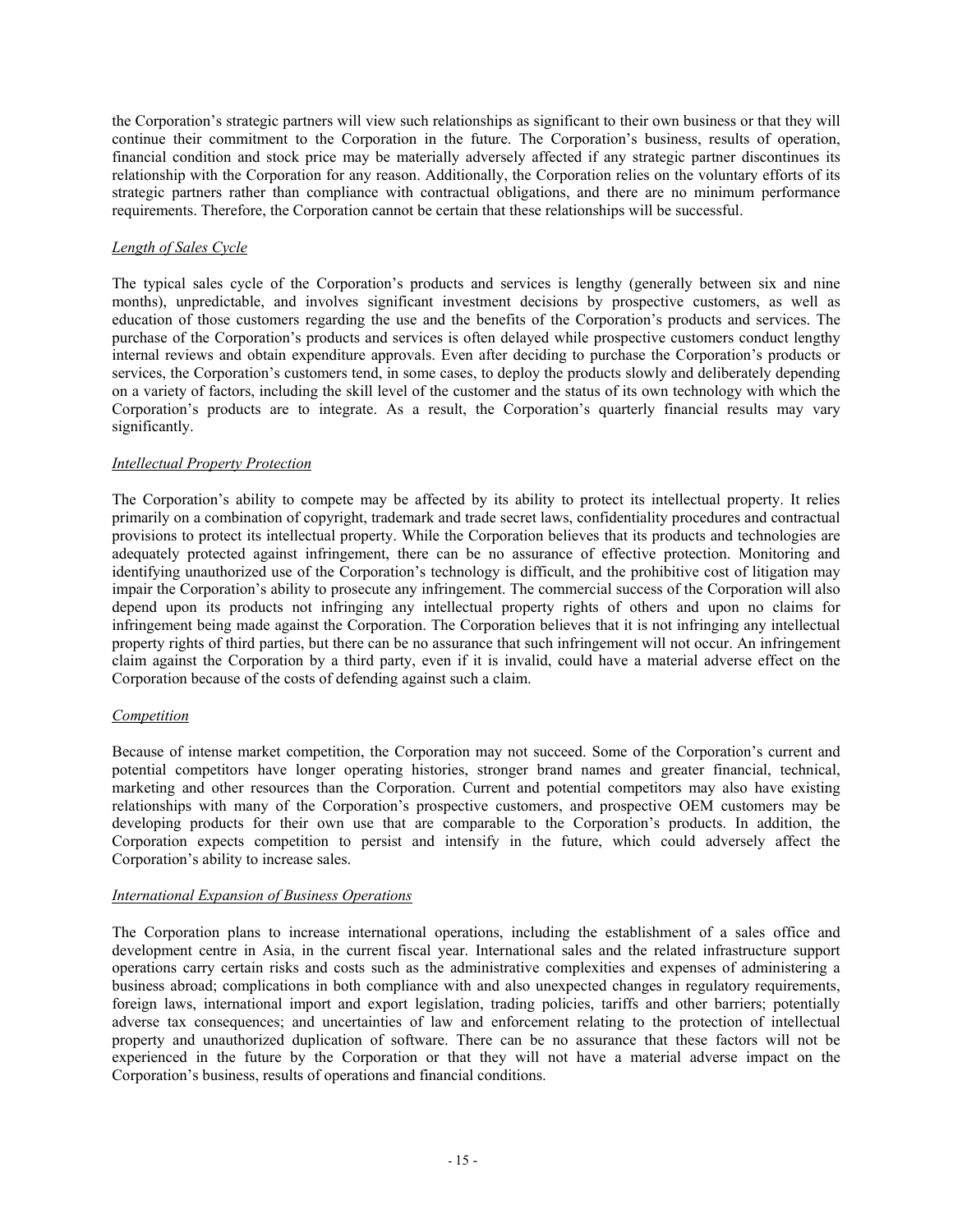## *Dependence on Mar]et Acceptance of Mobile Devices and Inter-Operability Solutions*

The market for mobile device and interoperability software and services is emerging and the potential size of this market and the timing of its development are not well known. As a result, the Corporation's profit potential is uncertain and the Corporation's revenue may not grow as fast as the Corporation anticipates, if at all. The Corporation is dependent upon the broad acceptance by business and consumers of mobile devices, particularly feature phones, as well as supporting applications, which will depend on many factors, including:

- the development of content and applications for mobile devices;
- ! the willingness of large numbers of consumers and businesses to use mobile devices such as feature phones, smartphones, PDAs, wireless gaming consoles, and other such specialized mobile devices such as set top boxes, handheld medical devices and industrial data collectors to perform functions currently carried out manually, by traditional PCs or by other electronic devises, including entertainment, personal communication, inputting and sharing data and connecting to the Internet; and
- the evolution of industry standards that facilitate the distribution of content over the Internet to these devices via wired and wireless telecommunications systems, satellite or cable.

## *Foreign Exchange Risk*

A substantial portion of the Corporation's sales are denominated in United States dollars and are made to United States-based customers. Because the Corporation's operations are based in Canada and the United Kingdom, the Corporation is exposed to risks associated with fluctuations in the exchange rate between the United States dollar, the fritish pound and the Canadian dollar. If the Canadian dollar or fritish pound rise relative to the United States dollar, the Corporation's operating results may be adversely impacted. The Corporation has a foreign exchange hedging program that effectively hedges approximately 60% to 80% of its net monthly United States dollar receipts.

## *Potential Fluctuations in `uarterly Results*

The Corporation's quarterly operating results may vary significantly depending on factors such as the timing of new product introductions and changes in pricing policies by the Corporation and its competitors, market acceptance of new and enhanced versions of the Corporation's products and the timing of significant orders. Because the Corporation's operating expenses are based on anticipated revenues and a high percentage of the Corporation's expenses are relatively fixed in the short term, variations in the timing of recognition of revenues can cause significant fluctuations in operating results from quarter to quarter and may result in unanticipated quarterly earnings shortfalls or losses. The market price of the Corporation's common shares may be highly volatile in response to such quarterly fluctuations.

## *Management of Jrowth*

The Corporation's growth continues to place significant demands on its management and other resources. The Corporation's future results of operations will depend in part on the ability of its officers and other key employees to implement and expand operational, customer support and financial control systems and to expand, train and manage its employee base. The Corporation's future performance will also depend to a significant extent on its ability to identify, attract, train and retain highly skilled sales, technical, marketing and management personnel.

#### *Acquisitions*

The Corporation has, and from time to time in the future may, acquire businesses, products or technologies that it believes complement or expand its existing business. Acquisitions of this type involve a number of risks, including the possibility that the operations of the acquired business will not be profitable or that the attention of the Corporation's management will be diverted from the day-to-day operation of its business. An unsuccessful acquisition could reduce the Corporation's margins or otherwise harm its financial condition. Any acquisition could result in a dilutive issuance of equity securities, the incurrence of debt and the loss of key employees. The Corporation cannot ensure that any acquisitions will be successfully completed or that, if one or more acquisitions are completed, the acquired businesses, products or technologies will generate sufficient revenues to offset the associated costs of the acquisitions or other adverse effects.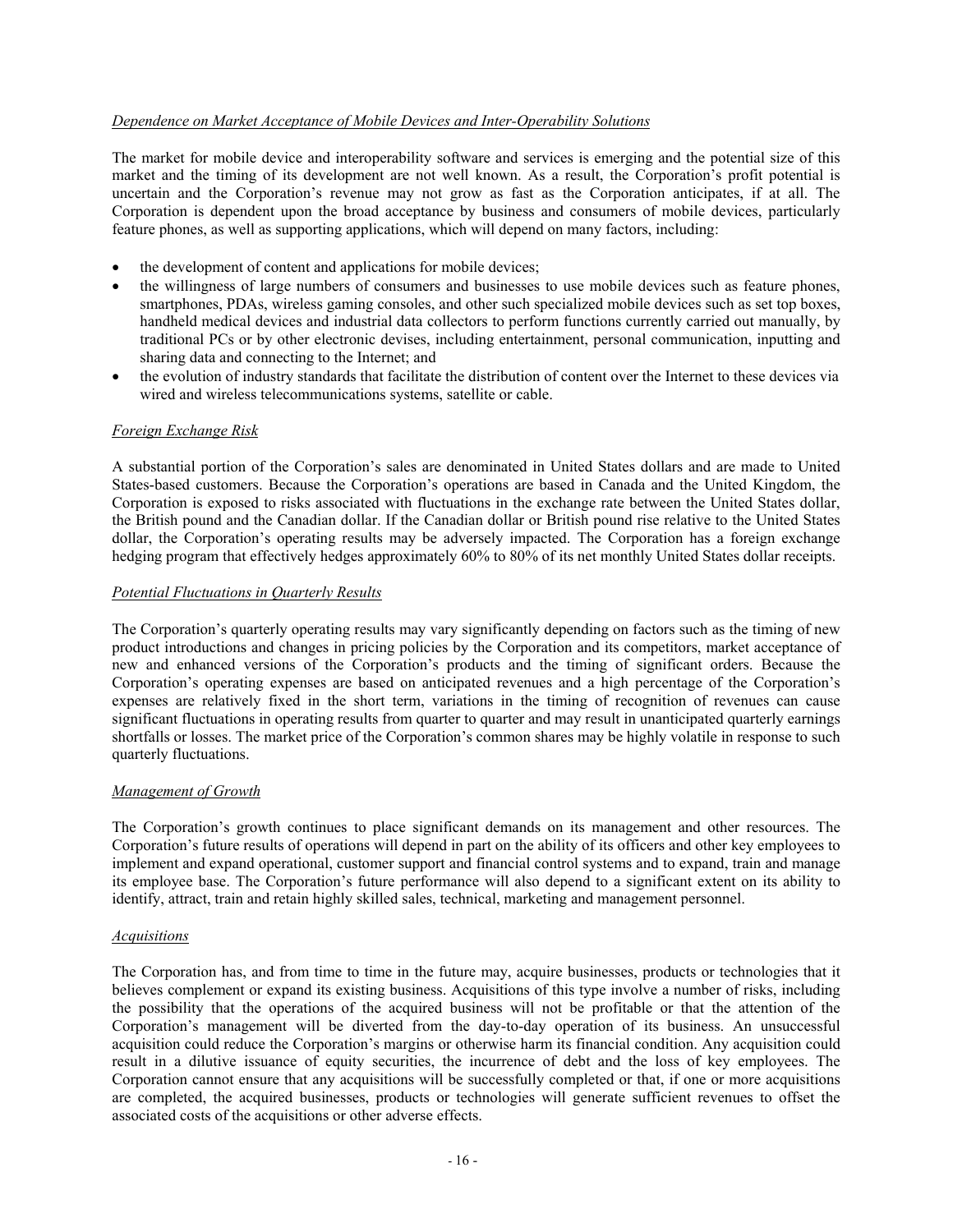## *Product Liability*

The Corporation's license agreements with its customers typically contain provisions designed to limit the Corporation's exposure to potential products liability claims. There can be no assurance that such provisions will protect the Corporation from such claims. The Corporation does not maintain product liability insurance. A successful product liability claim brought against the Corporation could have a material adverse effect upon the Corporation's business, results of operations and prospects.

## *Use of Proceeds*

The Corporation intends to use the estimated net proceeds, as determined by the Corporation's management in its sole discretion, for sales, marketing and research and development of the Soleus<sup>TM</sup> product offering and for general corporate purposes. See "Use of Proceeds". Management's failure to use such net proceeds effectively could have a material adverse affect on the Corporation's business, financial condition and operating status.

## *Future Share Sales*

If the Corporation's shareholders sell substantial amounts of the Corporation's Common Shares following this Offering, the market price of the Corporation's Common Shares could decrease. Upon the completion of this Offering, the Corporation will have outstanding approximately 121,377,469 Common Shares (assuming the Over-Allotment Option is exercised in full and there is no exercise of the Corporation's outstanding stock options, stock purchase rights or warrants or conversion of any outstanding convertible debentures). Additionally, as of May 2, 2007, the Corporation has reserved for issuance 13,395,774 Common Shares under the Corporation's stock option plan and 19,680,845 Common Shares pursuant to outstanding warrants. The Corporation has agreed not to sell any Common Shares for a period of 60 days following the closing of this Offering, subject to certain exceptions. See "Plan of Distribution". The Underwriters may permit the sale of Common Shares in their sole discretion at any time and without prior public announcement.

#### *Shareholders' Rights Plan*

The Corporation has implemented a Shareholders' Rights Plan. The Shareholders' Rights Plan provides for substantial dilution to an acquirer making a take-over bid for the common shares of the Corporation unless the bid meets the requirements described in the Shareholders' Rights Plan. This could discourage a potential acquirer from making a take-over bid and make it more difficult for a third party to acquire control of the Corporation, even if such acquisition or bid would be beneficial to the Corporation's shareholders.

#### *Non-recurring Costs*

From time to time the Corporation may incur significant non-recurring charges as a result of business segment shutdown or corporate restructuring. These charges could have an adverse effect on the business, financial condition, operating results or cash flow of the Corporation.

## **DESCRIPTION OF SHARE CAPITAL**

The Corporation's authorized share capital consists of an unlimited number of Common Shares and an unlimited number of preferred shares. As at May 2, 2007, the Corporation had 83,043,369 Common Shares and no preferred shares issued and outstanding.

### **Common Shares**

Each common share entitles the holder thereof to (i) dividends if, as and when declared by the directors of the Corporation (subject to the rights of the holders of another class or series of shares), (ii) one vote at all meetings of shareholders of the Corporation (except meetings at which only holders of a specified class of shares are entitled to vote), and (ii) participate on a *pro rata* basis, subject to the rights of the holders of another class of shares, in any distribution of the assets of the Corporation upon liquidation, dissolution or winding-up, whether voluntary or involuntary, or any other distribution of the assets of the Corporation among its shareholders for the purpose of winding-up its affairs.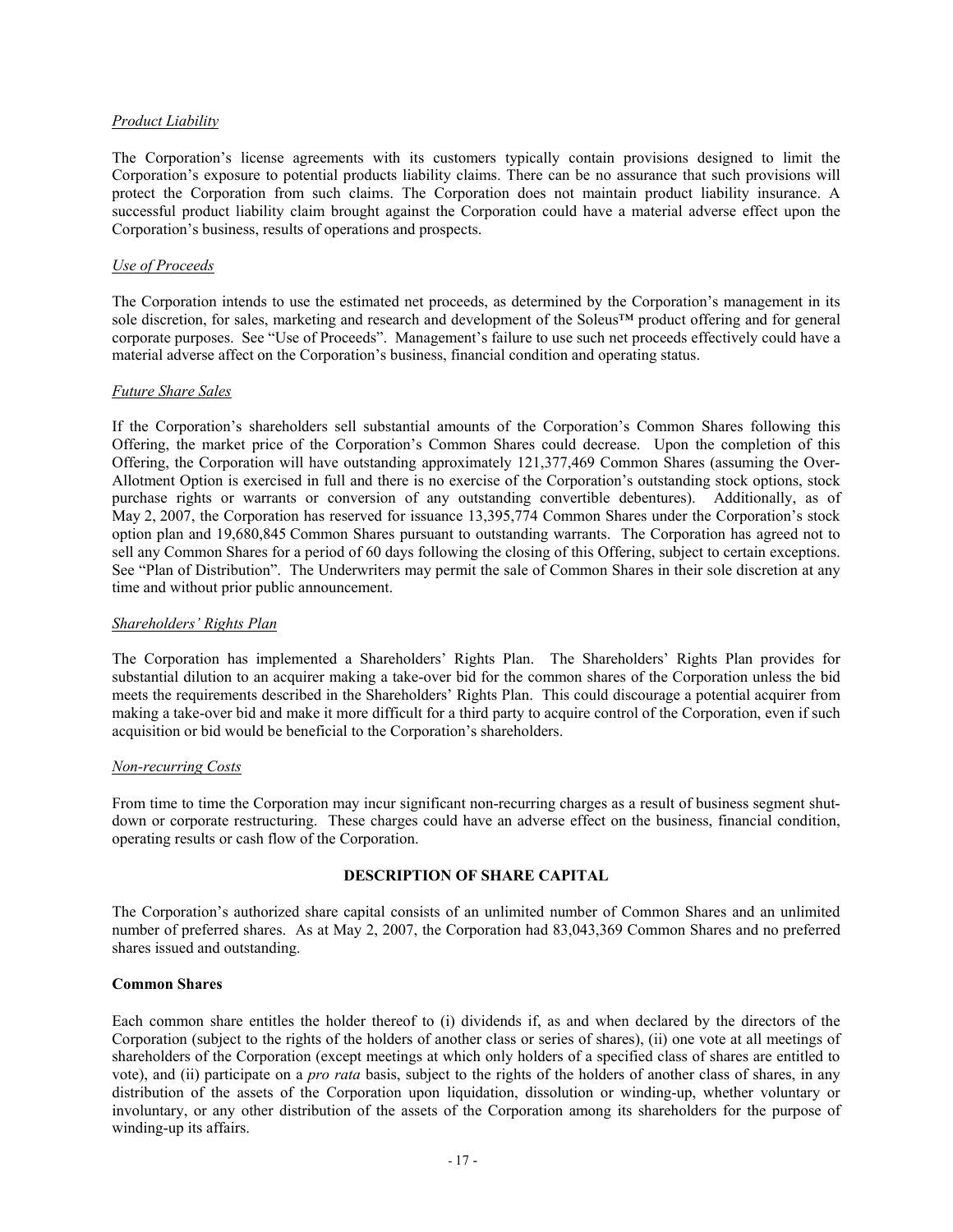## **Preferred Shares**

If the directors create any series of preferred shares, such shares shall have the rights determined by the directors, provided that with respect to the distribution of assets in the event of the liquidation, dissolution or winding-up of the Corporation, the preferred shares rank in priority to the common shares and any other shares of the Corporation ranking junior to the preferred shares.

## **EXAMPLE TAX CONSIDERATIONS**

In the opinion of Blake, Cassels & Graydon LLP, counsel to the Corporation, and Goodmans LLP, counsel to the Underwriters, the following is a summary of the principal Canadian federal income tax considerations generally applicable to the acquisition, holding and disposition of Common Shares by holders who acquire Common Shares pursuant to this short form prospectus. This summary is applicable to a holder who, for purposes of the Tax Act, is resident or deemed to be resident in Canada, holds the Common Shares as capital property, and deals at arm's length and is not affiliated with the Corporation and the Underwriters. The Common Shares will generally be considered capital property to a holder unless either the holder holds such Common Shares in the course of carrying on a business of buying and selling securities or the holder has acquired the Common Shares in a transaction or transactions considered to be an adventure in the nature of trade. Certain holders who might not otherwise be considered to hold their Common Shares as capital property may, in certain circumstances, be entitled to make an irrevocable election permitted by subsection 39(4) of the Tax Act to have the Common Shares and every other "Canadian security" (as defined in the Tax Act) owned by such holder in the taxation year of the election and in all subsequent taxation years deemed to be capital property. This summary is not applicable to any holder which is a "specified financial institution" or a "financial institution" (both as defined in the Tax Act) or to any holder an interest in which would be a "tax shelter investment" (as defined in the Tax Act). This summary does not address the deductibility of interest by a holder who borrows money to acquire the Common Shares.

This summary is based on the current provisions of the Tax Act, the Regulations, all proposals to amend the Tax Act and the Regulations publicly announced by or on behalf of the Minister of Finance prior to the date hereof (the "Proposals") and counsel's understanding of the administrative and assessing practices and policies of the Canada Revenue Agency ("CRA") which have been made publicly available prior to the date hereof. No assurance can be given that the Proposals will be enacted as proposed, if at all. This summary does not take into account or anticipate any other changes in law, whether by legislative, regulatory, administrative or judicial decision or action or changes in the administrative practices of CRA, is not exhaustive of all Canadian federal income tax considerations and does not take into account other federal tax considerations or provincial, territorial or foreign income tax legislation or considerations.

**h** This summary is not exhaustive of all possible Canadian federal income tax considerations applicable to an investment in Common Shares. The income and other tax consequences of acquiring, holding and disposing of Common Shares will vary according to the status of the holder, the province or provinces in which the holder resides or carries on business and, generally, the holder's own particular circumstances. Accordingly, **the following description of income tax matters is of a general nature only and is not intended to constitute advice to any particular holder. Prospective holders should consult their own tax advisors with respect to the income tax consequences of investing in Common Shares, based on the holder's particular circumstances.** 

#### **Disposition of Common Shares**

In general, a holder of a Common Share will realize a capital gain (or capital loss) on a disposition, or a deemed disposition of such Common Share, equal to the amount by which the proceeds of disposition of the Common Share net of any costs of disposition, exceed (or are less than) the adjusted cost base of the Common Share to the holder. The cost of any Common Shares acquired pursuant to this Offering must be averaged with the adjusted cost base of all other common shares of the Corporation for the purpose of calculating capital gains or capital losses on subsequent dispositions of Common Shares.

A holder will be required to include in income one-half of the amount of any capital gain  $(a \text{ 'taxable capital gain'})$ realieed in the year of a disposition of the Common Shares and will generally be entitled to deduct one-half of the amount of any capital loss (an "allowable capital loss") against taxable capital gains realized in the year of a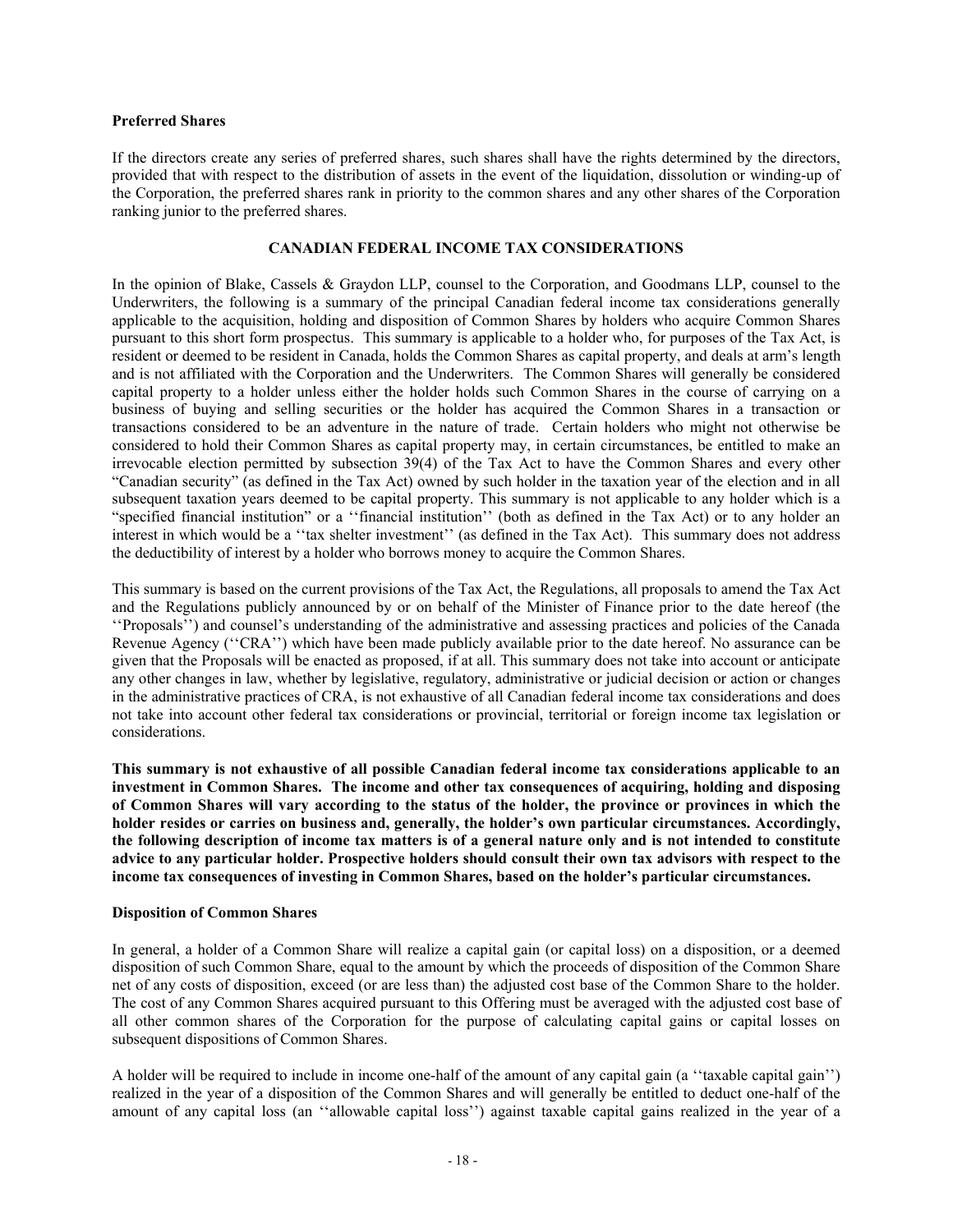disposition, the three preceding years or any subsequent year, to the extent and under the circumstances described in the Tax Act.

In general, in the case of a holder that is a corporation, the amount of any capital loss otherwise determined arising from a disposition or deemed disposition of Common Shares may be reduced by the amount of dividends previously received thereon, or deemed received thereon, to the extent and under circumstances prescribed in the Tax Act. Analogous rules apply where a corporation is, directly or through a trust or partnership, a member of a partnership or a beneficiary of a trust which owns Common Shares.

A holder that is, throughout the relevant taxation year, a "Canadian-controlled private corporation" as defined in the Tax Act may be liable to pay, in addition to the tax otherwise payable under the Tax Act, a refundable tax of  $6$  $2/3\%$  on certain investment income, including taxable capital gains, for the year.

Capital gains realieed by an individual (including certain trusts) may give rise to a liability for alternative minimum tax as calculated under the detailed rules set out in the Tax Act.

## **Dividends on Common Shares**

Dividends received or deemed to be received on the Common Shares by an individual (including most trusts) will be included in computing the individual's income for tax purposes and will be subject to the gross-up and dividend tax credit rules normally applicable to dividends received from "taxable Canadian corporations" as defined in the Tax Act, including the new enhanced gross-up and dividend tax credit for eligible dividends paid after 2005 by "taxable" Canadian corporations?, where these dividends have been designated as eligible dividends by the dividend-paying corporation. A holder that is a corporation will include dividends received or deemed to be received on the Common Shares in computing its income for tax purposes and generally will be entitled to deduct the amount of such dividends in computing its taxable income, with the result that no tax will be payable by it in respect of such dividends. Certain corporations, including private corporations or subject corporations (as such terms are defined in the Tax Act), may be liable to pay a refundable tax under Part IV of the Tax Act at the rate of 33  $1/3\%$  of the dividends received or deemed to be received on the Common Shares to the extent that such dividends are deductible in computing taxable income. This tax will be refunded to the corporation at a rate of \$1 for every \$3 of taxable dividends paid while it is a private corporation.

#### *2***ECAL MATTERS**

Certain legal matters in connection with the Offering will be passed upon by Blake, Cassels & Graydon LLP, counsel to the Corporation, and by Goodmans LLP, counsel to the Underwriters.

## **INTEREST OF EXPERTS**

As at the date hereof, the partners and associates of Blake, Cassels & Graydon LLP, as a group, and the partners and associates of Goodmans LLP, as a group, each beneficially own, directly or indirectly, in the aggregate, less than one percent of the securities of the Corporation.

Ernst  $\&$  Young LLP, auditors of the Corporation, has advised the Corporation that it is independent within the meaning of the Professional Conduct of the Institute of Chartered Accountants of fritish Columbia and within the meaning of applicable securities laws of Canada.

Andrew McLeod, a partner of Blake, Cassels & Graydon LLP, is currently a director of the Corporation. No other person referenced above, nor any other employee or partner of the aforementioned partnerships, is currently expected to be elected, appointed or employed as a director, officer or employee of the Corporation or of any associate or affiliate of the Corporation.

## **1, AUDITOR, TRANSFER AGENT AND REGISTRAR**

The auditors of the Corporation are Ernst  $& Young LLP$ , Chartered Accountants, of Vancouver, British Columbia.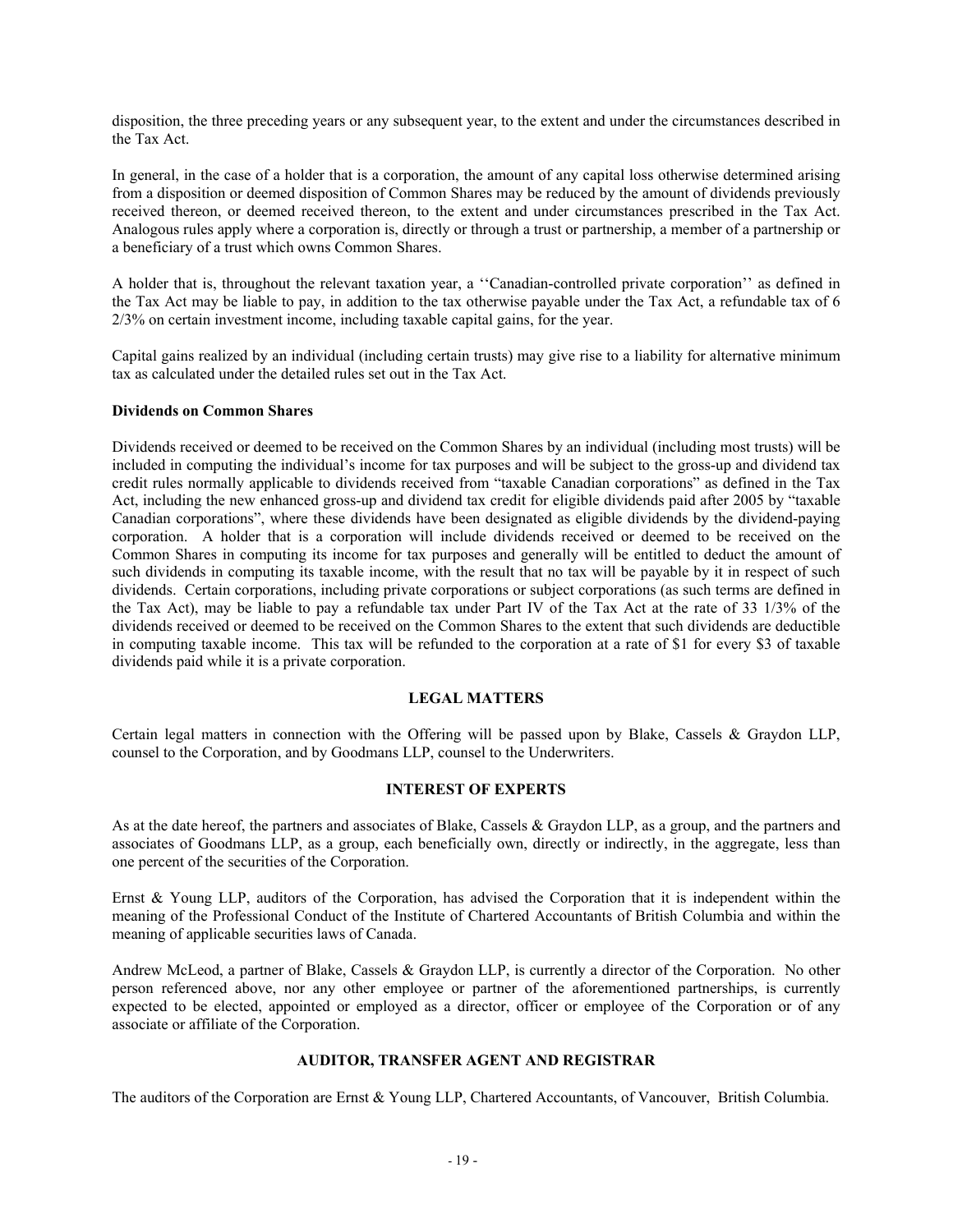The transfer agent and registrar for the Common Shares is Computershare Investor Services Inc. at its principal offices in Vancouver, British Columbia and Toronto, Ontario.

## **STATUTORY RIGHTS OF WITHDRAWAL AND RESCISSION**

Securities legislation in certain of the provinces of Canada provides purchasers with the right to withdraw from an agreement to purchase securities. This right may be exercised within two business days after receipt or deemed receipt of a prospectus and any amendment. In several of the provinces of Canada, the securities legislation further provides a purchaser with remedies for rescission or, in some jurisdictions, damages if the prospectus and any amendment contains a misrepresentation or is not delivered to the purchaser, provided that the remedies for rescission or damages are exercised by the purchaser within the time limit prescribed by the securities legislation of the purchaser's province. The purchaser should refer to any applicable provisions of the securities legislation of the purchaser's province for the particulars of these rights or consult with a legal adviser.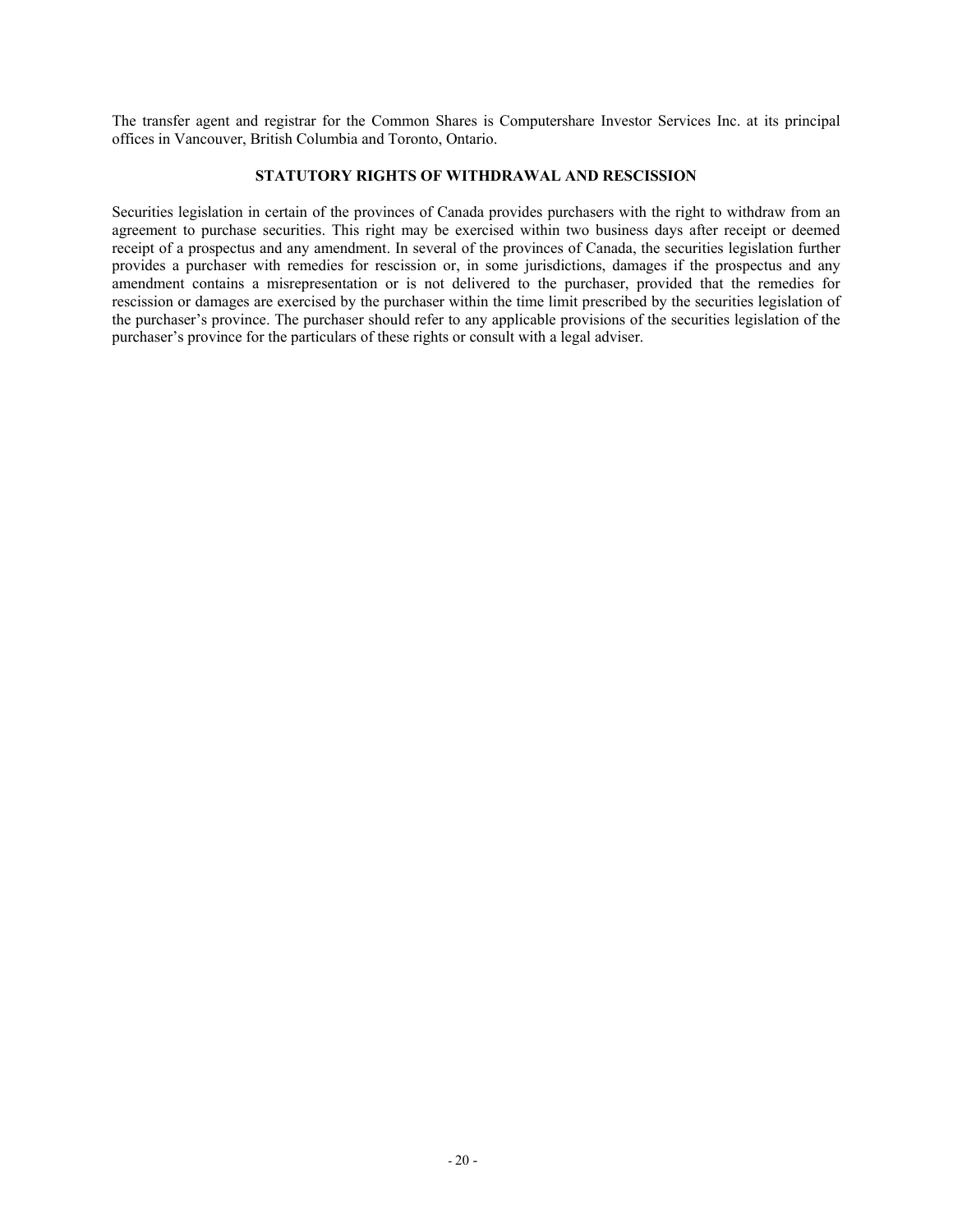## **1, AUDITORS' CONSENT**

We have read the short form prospectus of Intrinsyc Software International, Inc. (the "Company") dated May 3, 2007 relating to the qualification for distribution of Common Shares of the Company. We have complied with Canadian generally accepted standards for an auditor's involvement with offering documents.

We consent to the incorporation by reference in the above-mentioned prospectus of our report to the shareholders of the Company on the consolidated balance sheets of the Company as at August 31, 2006 and August 31, 2005, and the consolidated statements of operations and deficit and cash flows for each of the years in the two-year period ended August 31, 2006. Our report is dated October 16, 2006.

Vancouver, Canada Ernst & Young LLP<br>
May 3, 2007<br>
Chartered Accountar Chartered Accountants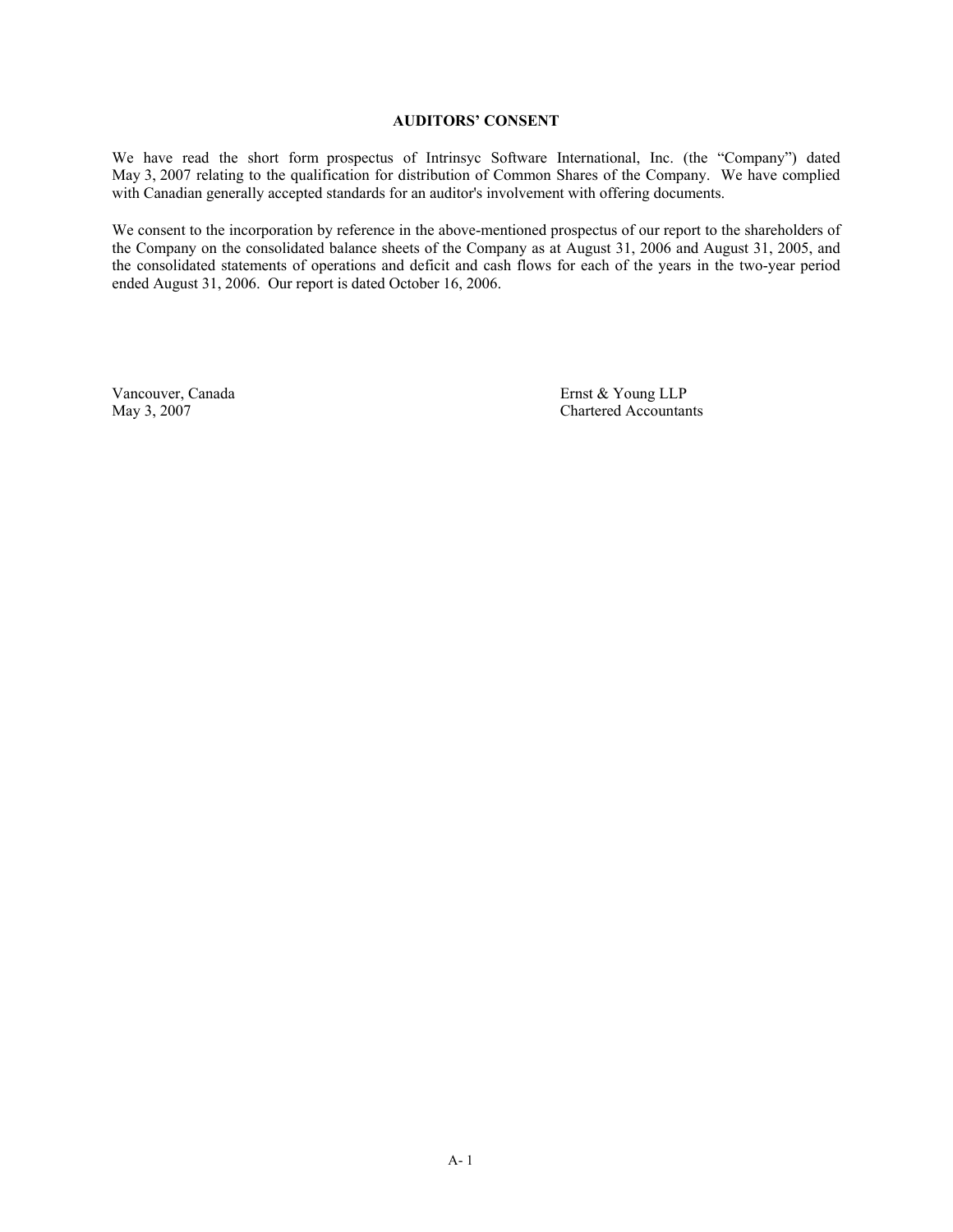## **+ CERTIFICATE OF INTRINSYC SOFTWARE INTERNATIONAL, INC.**

Dated: May 3, 2007

This short form prospectus, together with the documents incorporated herein by reference, constitutes full, true and plain disclosure of all material facts relating to the securities offered by this prospectus as required by the securities legislation of each of the provinces of Canada other than Québec.

**GLENDA DORCHAK** Chief Executive Officer

*Clenda Dorchak*" **Comparison** *Clenda Dorchak*  $\alpha$ <sup>"</sup> *Andrew Morden*"

**ANDREW MORDEN** Chief Financial Officer

## ON fEHALF OF THE fOARD OF DIRECTORS

ROBERT GAYTON Director

"Robert Gayton" George Duguay"

**GEORGE DUGUAY** Director